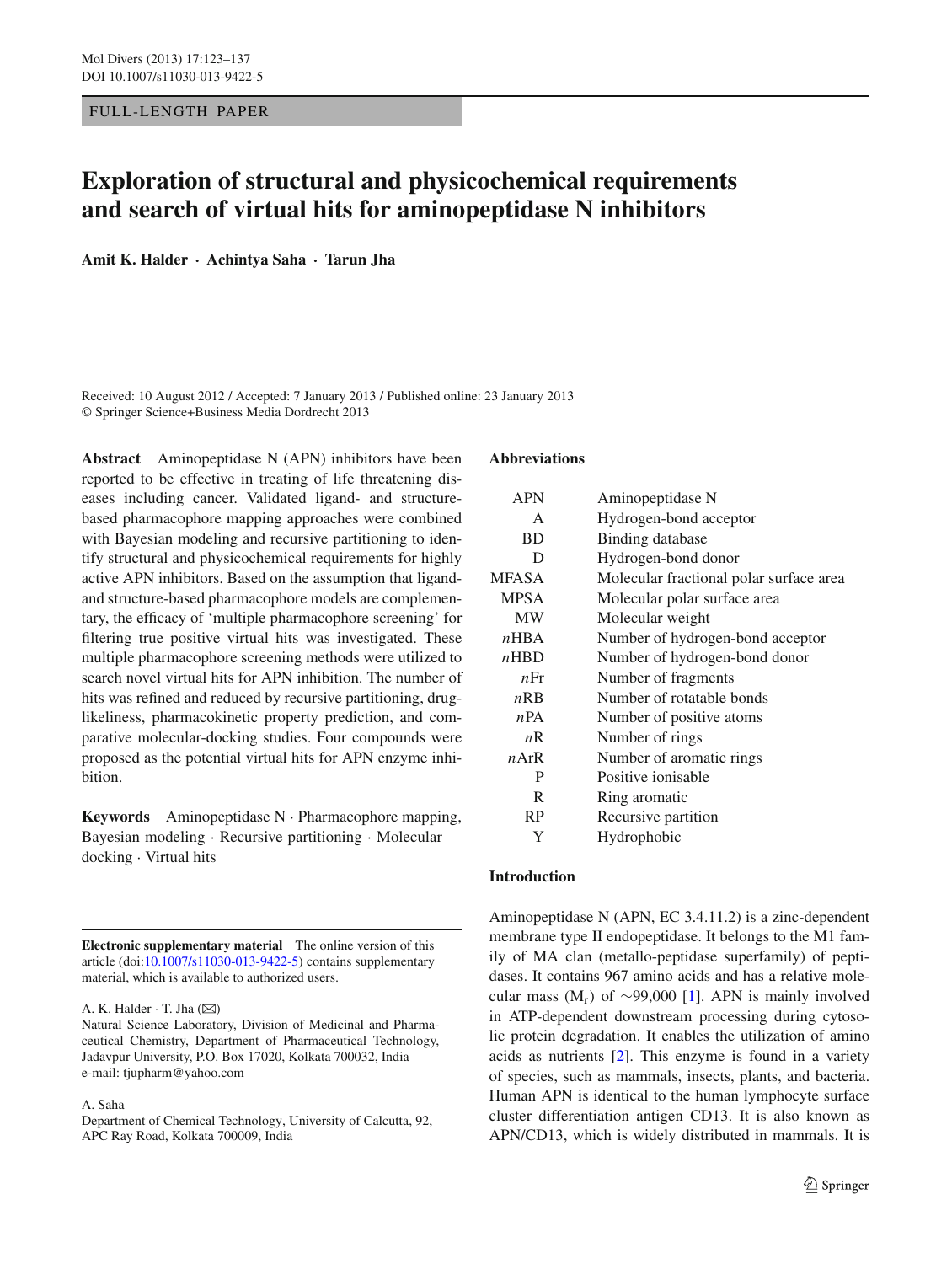expressed on the surface of different cells, such as epithelial cells of the intestine and kidney, synaptic membranes in the central nervous system, fibroblasts, endothelial cells, epithelial cells, sebocytes, and keratinocytes [\[1\]](#page-12-0). Deregulation of APN/CD13 expression is observed in many diseases, such as cancer, chronic pain [\[3\]](#page-12-2), and various forms of joint effusions, rheumatoid arthritis [\[4\]](#page-12-3), multiple sclerosis [\[5](#page-12-4)], systemic sclerosis, and systemic lupus erythematosus [\[6](#page-13-0)]. APN plays a crucial role in tumor invasion, metastasis, and angiogenesis [\[7\]](#page-13-1) in cancer. The over-expression of APN was reported in breast, colon, gastric, ovarian, pancreatic, renal, and thyroid cancer [\[7](#page-13-1)]. Therefore, it is used as an important clinical marker in cancer [\[1](#page-12-0)]. APN also functions as a receptor for corona virus like gastroenteritis virus and human corona virus 229E [\[2](#page-12-1)]. Inhibition of APN/CD13 may be useful for treatment of such diseases [\[1\]](#page-12-0). Bestatin was first identified as APN inhibitor, isolated from *Streptomyces olivoreticuli* [\[8](#page-13-2)], and reported to improve immunological functions by enhancing the chemotaxis of T lymphocytes. Although several small-molecule APN/CD13 inhibitors have been synthesized and evaluated biologically so far, it is still challenging to develop potent inhibitor with higher binding potential and efficacy. Recently, the X-ray crystal structure of human APN (hAPN) complex with bestatin [\[9](#page-13-3)] was reported, and it provided the opportunity to understand the mechanism of action of different APN inhibitors by structure-based analysis. In this study, an attempt was made to highlight the structural and physicochemical requirements of APN inhibitors. We also tried to find novel scaffolds as virtual hits to design potent drug-like APN inhibitors. Both ligand- and structure-based pharmacophore mapping studies were performed to identify the 3D structural requirements for potent APN inhibitory activity. Two different QSAR approaches, i.e., Bayesian modeling and recursive partitioning (RP) techniques, were adopted to understand the physicochemical and 2D structural requirements for better APN inhibitory activity. Simultaneously, 'multiple pharmacophore-based virtual screening' was employed for the selection of virtual hits from the diverse chemical databases. The best RP model was utilized to select virtual hits from the ligands obtained from 'multiple pharmacophore-based virtual screening'. Comparative molecular docking studies with three different docking tools were performed to search the most potential drug-like virtual hits as well as to predict possible interactions between proposed virtual hits and the catalytic residues at the binding site of APN enzyme.

175 APN inhibitors were collected from the literature  $[10–19]$  $[10–19]$  $[10–19]$ . IC<sub>50</sub> values of all these compounds were determined

# **Materials and methods**

# Data set

by the same group of authors using l-leucine-*p*-nitroanilide as the substrate and microsomal aminopeptidase N from porcine kidney microsomes as the enzyme. This data set (internal data set) was used for the development as well as preliminary validation of pharmacophore models. The molecules of the data set have wide range of inhibitory activity  $(IC_{50})$ , from 1.8 to 9108.6 µM. Moreover, a second data set (external data set) containing 175 compounds was collected from the binding database (BD) [\[20\]](#page-13-6). Unlike internal dataset, the biological activities of these compounds were determined by various assay methods by different group of authors, and APN inhibitory activity of these molecules was expressed either in  $IC_{50}$  or in  $k_i$  (the dissociation constant for inhibitor binding). From the BD compounds, 101 compounds were arbitrarily chosen as 'active' APN inhibitors (reported  $IC_{50}$  < 15  $\mu M \text{o} r k_i$  < 0.050  $\mu$ M) and 74 compounds were arbitrarily selected as 'inactive' APN inhibitors (reported IC<sub>50</sub> >  $10^2 \mu M$  *or* k<sub>i</sub> >  $10^2 \mu M$ ). Comparing with the internal data set, the external compounds contain more structural and biological activity variations. The purpose of using an external data set was to assess the overall performance of pharmacophore models and to develop Bayesian and RP models. The detailed information of internal and external data set compounds is provided in the supporting information (Tables S1 and S2, respectively).

Pharmacophore model development

One 'ligand-based pharmacophore' and two 'structure-based pharmacophore' models were developed in this study. The first 'structure-based pharmacophore' was generated from ligand-receptor interaction, where both receptor and cocrystallized ligand were utilized for the model generation. The second 'structure-based pharmacophore' was built only from the receptor structure using the information on the binding site interaction. Each pharmacophore model was independently generated and validated using different protocols in Accelrys Discovery Studio 3.0 (DS) [\[21](#page-13-7)].

Ligand-based 3D-QSAR pharmacophore modeling (model 1)

3D QSAR pharmacophore model was developed with the Hyporefine module in DS [\[21\]](#page-13-7). In this method, 25 structurally diverse compounds with a logarithmic biological activity, range of approximately 3.7, were selected from internal dataset with the help of *Find diverse molecules* protocol in DS. Fingerprint feature FCFP\_4 (fingerprints of maximum diameter 4) and the biological activity value  $(IC_{50})$  were used as the 'property' for the selection of these diverse molecules. These 25 compounds were subsequently used as the training set for the generation of ligand-based pharmacophore hypotheses.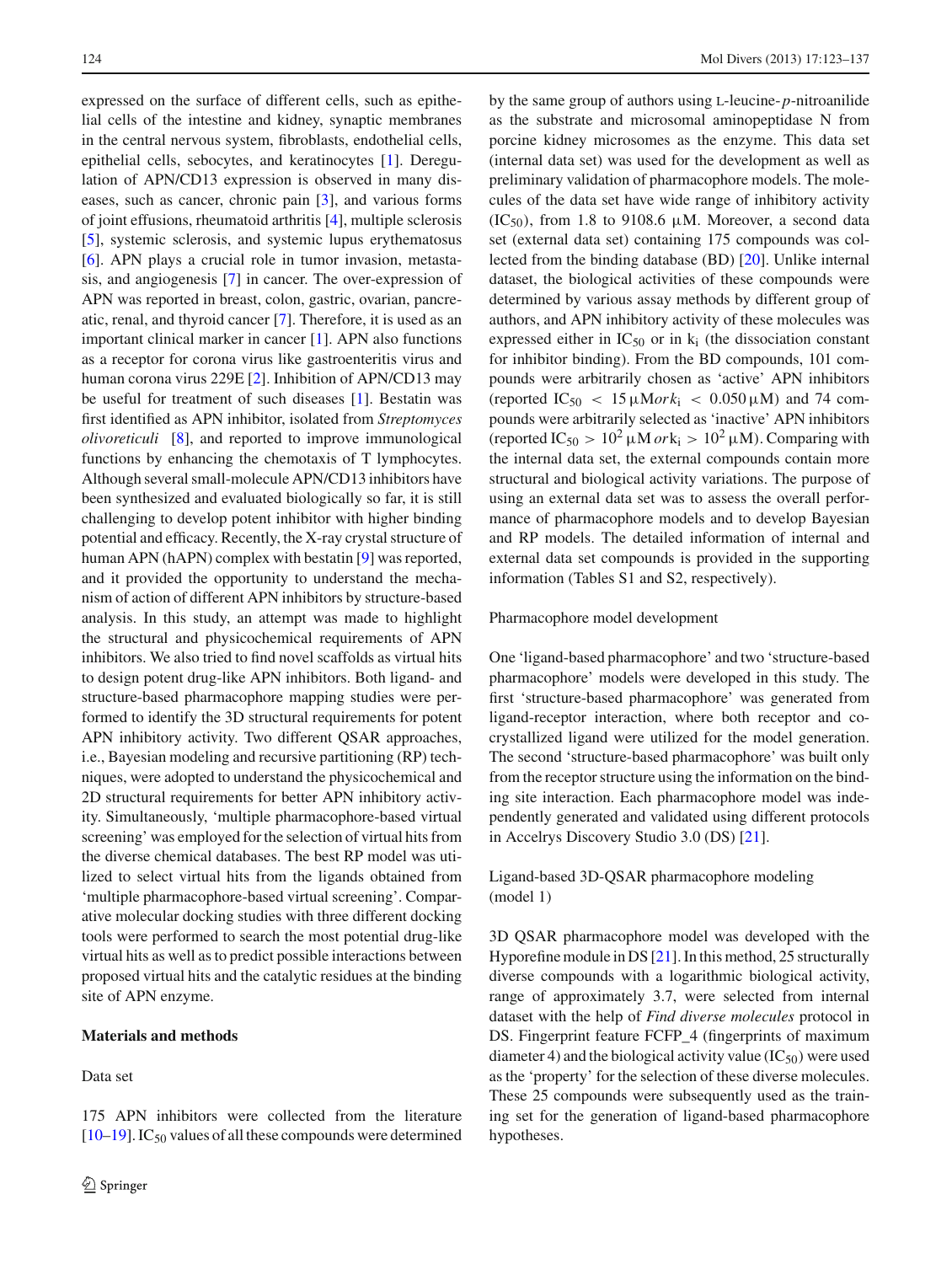#### *Pharmacophore model generation*

All compounds were initially minimized with the *Smart minimizer* protocol of DS which applies *steepest descent* algorithm, followed by *conjugate gradient* algorithm. Prior to pharmacophore generation, the *Feature mapping* tool was used to predict the favorable features for highly active compounds. It was also found that the addition of 'exclusion volumes (*E*)' improves the overall statistical quality of the model. Moreover, uncertainty value was fixed to 1.5. A diverse set of conformations of these compounds was generated using the *FAST* conformer generation method, where maximum number of conformers and the energy range were chosen as 255 and 20 kcal/mol, respectively.

## *Validation of model 1*

The developed 3D pharmacophore hypotheses were validated by three different methods, (1) cost analyses, (2) Fischer randomization test and (3) test set prediction [\[22](#page-13-8)]. In the cost analysis method, three cost values—fixed, total, and null cost of the generated hypotheses were analyzed. The fixed or ideal cost is the cost of simple possible hypothesis that fits all the data in a perfect manner. The null cost or no correlation cost is the cost of the hypothesis without any feature. The value of the total cost of the generated hypothesis should lie between the fixed cost and the null cost. It should be close to that of the fixed cost value, but away from the null cost value. The correlation coefficient, root mean square deviation (RMSD) and configuration cost are the other parameters considered in the cost analysis. The configuration cost (determines the complexity of the hypothesis) should be less than 17 and the RMSD value (explains the quality of the correlation between the experimental and estimated values) should be less than 1.5 for a standard pharmacophore hypothesis [\[23](#page-13-9)].

Fischer randomization test was used to ensure whether a strong correlation exists between the chemical structures and the biological activities of the training set compounds. The test was performed at 95% confidence level, where the biological activities of the training set data were scrambled using the same features and parameters used in development of original hypothesis. If any randomization run produces hypothesis with better correlation coefficient and/or less total cost, the original hypothesis may be considered to be developed by chance. The third validation method, i.e. the test set prediction was used to ensure that the pharmacophore hypotheses were well predictive on a set of diverse compounds other than the training set compounds. The test set containing 150 compounds was subjected to *Ligand pharmacophore mapping* protocol in DS [\[21](#page-13-7)] to map these compounds in the generated hypothesis, and to obtain the estimated activity value for each compound. The higher correlation coefficient between the experimental and the estimated activity of the test set indicates better external predictability of the generated hypothesis.

Structure-based pharmacophore mapping I: ligand–receptor interaction (model 2)

In most of the cases, microsomal APN from porcine kidney is used to assay compounds against APN. Porcine APN has a high sequence identity with hAPN (80% overall, 100% at the active site, and 94% in the peptidebinding region) [\[24\]](#page-13-10). In this study, the X-ray crystal structure of hAPN was used for all structure-based analyses (PDB ID: 4FYR) [\[9\]](#page-13-3). The *Receptor–ligand pharmacophore generation* protocol in DS allowed extracting information from a ligand–protein interaction to generate a number of hypotheses.

#### *Protein structure preparation*

The receptor structure was prepared by the *Prepare protein* method in DS. All water molecules, except some selected molecules that play important roles in ligand–receptor binding were removed. Subsequently, hydrogen atoms were added to the protein, and CHARMM force-field was assigned to the protein atoms. The binding site of cocrystallized bestatin was defined as the receptor active site, and receptor-bound bestatin was defined as the ligand for hypotheses generation.

## *Hypotheses generation*

Default chemical features, such as hydrogen-bond acceptor (A), hydrogen bond donor (D), hydrophobic (Y), positive ionizable (P), negative ionizable (N), and ring aromatic (RA) were considered for hypotheses generation. The excluded volume (*E*) was added based on locations of atoms in the protein. During hypotheses generation, the following default parameters were chosen, minimum feature 3; maximum charge distance 8.0; maximum hydrogen-bond distance 4.0; maximum hydrophobic distance 5.5; maximum exclusion volume distance 5.0 and minimum interfeature distance 2.0.

# *Validation of pharmacophore hypotheses*

Two validation procedures were implemented: (1) test set validation, and (2) selectivity score-based ranking approach. To assess the ability of the generated hypotheses to discriminate between active and inactive ligands, 25 most active compounds (IC<sub>50</sub>  $\lt$  15  $\mu$ M) and 25 least active compounds  $(IC_{50} > 100 \,\mu\text{M})$  of the internal data set were selected to construct 'active' and 'inactive' sets. These were, subsequently, allowed to map the generated pharmacophore queries. The following parameters were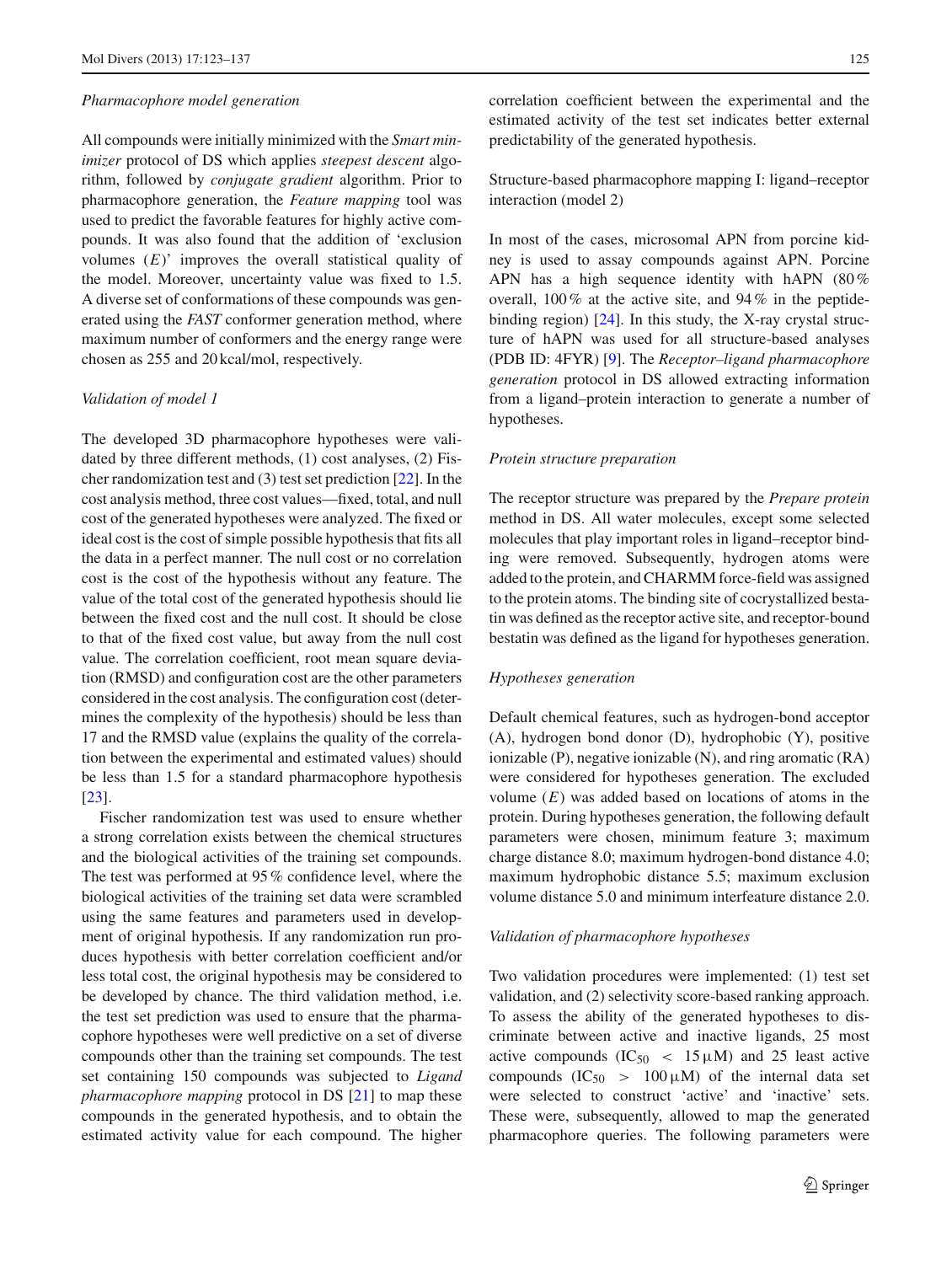chosen for screening—conformation generation: *FAST*, maximum conformations: 255, energy threshold: 20 kcal/mol and maximum omitted feature: 0.

Goodness of Hit score (GH score) was chosen as the critical criteria for the selection of best pharmacophore [\[25](#page-13-11)]. The GH score of 0.6–0.7 indicates a good pharmacophore model. Apart from this, sensitivity (Se), specificity (Sp), and accuracy (Acc) [\[26](#page-13-12)] were considered as other important parameters. The details of GH, Se, Sp, and Acc are provided in supporting information (Text S1).

In selectivity score determination, a genetic functional algorithm (GFA) model for the selectivity of a pharmacophore was built from a training set of 3285 pharmacophore models, using the total number of features in the model and the feature–feature distance bin values as descriptors. This set was used to find the CapsDiverse database in DS. The logarithmic values of virtual hits were used as the targets. Higher value of selectivity score is indicative of better model.

Structure-based pharmacophore mapping II: LUDI interaction (model 3)

#### *Hypotheses generation*

In this method, a LUDI [\[27\]](#page-13-13) interaction map was created in the receptor (PDB ID: 4FYR) [\[9](#page-13-3)] active site sphere, comprising the catalytic residues within 9**Å** distance from the bound ligand (bestatin) using *Interaction generation* protocol in DS. This map consisted of all possible hydrogen-bond acceptor (A), hydrogen-bond donor (D), and hydrophobic (Y) features. Initially, the *Edit and cluster pharmacophore* tool in DS was utilized to edit redundant and pharmacophore features with no catalytic importance. From the generated pharmacophore query, some features were carefully selected on the basis of information reported on ligand–receptor interaction [\[9](#page-13-3)].

#### *Validation of pharmacophore*

The same 'Active' and 'Inactive' data sets (used in model 2) were used for the Model 3 validation. The *Screen library* protocol in DS was utilized for the selection of optimized pharmacophore query. During this analysis, one feature was fixed as 'required feature' that is required to be selected by all input test molecules during screening. The selected parameters for this screening method were—minimum and maximum features: 4 and 5, respectively, maximum subset of pharmacophore: 100, conformation search method: *FAST* and minimum interfeature distance: 2.0.

#### QSAR analysis

To understand the structural and physicochemical factors responsible for potent APN inhibitory activity, two different QSAR modeling techniques, namely Bayesian modeling [\[28](#page-13-14)] and recursive partitioning (RP) modeling [\[29\]](#page-13-15), were performed. These methods rely only on the activity profile of these compounds (active or inactive) and not on the numerical experimental data. Therefore, compounds assayed by various methods, and biological activities expressed by different units could be used for QSAR modeling. The external dataset, containing 101 active and 74 inactive compounds, was used for these two studies.

## *Generation of the training and the test sets*

The external data set was divided into the training and the test sets (80 and 20% of the data set, respectively). The selections of the training and the test sets were based on fingerprints of maximum diameter 4 (FCFP\_4). To ensure the applicability domain the test compounds  $[30]$  $[30]$ , the whole data set was subjected to *principal component analysis* (PCA). In this process, the biological activity  $(IC_{50})$  of these molecules along with some molecular properties (AlogP, MW, nHBD, nHBA, nRB, nR, nArR, nFr, and MPSA) were selected. The number of components and minimum variance explained were fixed at 3 and 0.75 respectively. In the PCA score plot, each test compound should remain close to at least one of the training set compounds for an unbiased selection of the training-test sets.

# *Recursive partitioning (RP) QSAR study*

*The create recursive partitioning model* protocol in DS was used to build the classification model. RP tree consists of internal nodes and leafs where each internal node corresponds to a test on one descriptor, and each leaf is assigned a classification label. The model was built by minimizing the Gini index [\[31\]](#page-13-17) to divide these compounds into branches. Detailed protocol of RP is provided in supporting information (Text S2).

## *Bayesian modeling*

2D descriptors including function class fingerprints of maximum diameter 6 (FCFP\_6), AlogP, MW, nRB, nR, nArR, nHBD, nHBA, and MFPSA were used for the Bayesian model generation using the *Create Bayesian model* protocol in DS. The model predictability was tested on the test set compounds.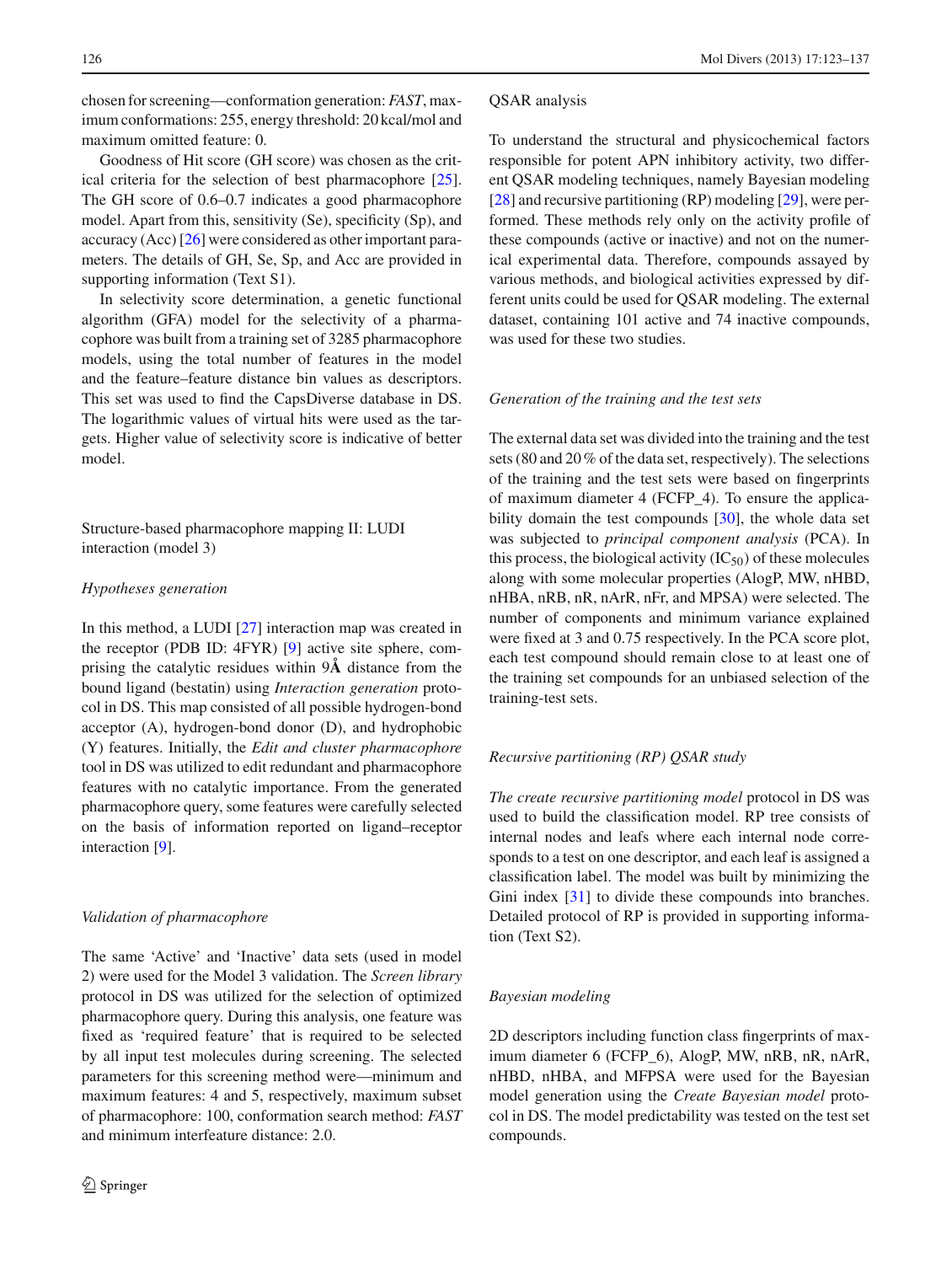#### Screening of database

The developed pharmacophore models were used as 3D query in database screening to find out novel and diverse virtual hits suitable for further development. Chemical databases, such as NCI (2,60,071 compounds), Specs (2,53,000 compounds), Maybridge (59,632), and Asinex (36,032 compounds) were screened in this study. The retrieved compounds with higher fit values were further filtered for drug likeliness. At first, these compounds were tested against the Lipinski rules [\[32\]](#page-13-18) (Molecular weight< 500, hydrogen-bond donor  $< 5$ , hydrogen-bond acceptor  $< 10$ ,  $\log P < 5$ ) and Veber rules  $[33]$  $[33]$  (rotatable bond < 10, polar surface area < 140  $\AA^2$  and sum of hydrogen-bond donor and acceptor <12) for drug-likeliness properties. The filtered drug-like compounds were tested for drug-like absorption, distribution, metabolism, and excretion (ADME) properties calculated by *ADMET* module in DS [\[21](#page-13-7)]. Compounds that successfully passed these filtering methods were treated as the test set compounds, and the activities were predicted through the best developed RP model to identify molecules that possess 2D structural and physicochemical features essential for APN inhibition.

#### Molecular docking study

The screened drug-like virtual hits were analyzed thoroughly for ligand–receptor-binding affinity by three molecular docking tools: LibDock/DS [\[34\]](#page-13-20), GOLD [\[35,](#page-13-21)[36\]](#page-13-22), and GLIDE [\[37](#page-13-23)].

# *Protein selection*

The X-ray structure of APN complexed with bestatin (PDB ID: 4FYR [\[9](#page-13-3)]) was used for docking studies. The binding site of the cocrystallized bestatin was defined as the receptor active site. In each docking method, self-docking was carried out initially. The docking trial was considered successful if self-docking could reproduce the cocrystallized conformation/pose of the ligand to a considerable extent. After getting satisfactory result from self-docking, other ligands were cross-docked similarly. Compounds showing consistent as well as comparable docking scores in three different tools (LibDock, GOLD, and GLIDE) were proposed as the final virtual hits.

## *LibDock/DS docking*

In LibDock, the protein structure was prepared by removing bound water molecules, protonating the protein structure (protein dielectric constant 10, pH for protonation 7.4), and applying CHARMm force-field for minimization. Lib-Dock/DS docks ligands into a binding site guided by polar and apolar interaction sites, which are known as hotspots. A binding site sphere radius of 9 Å surrounding the center of cocrystallized ligand (bestatin) was generated. The ligand conformations were generated using *FAST* conformation generation method that considered the maximum number of conformations to be 255, utilizing a 20 kcal/mol limit for conformational analysis. The other default parameters were kept unchanged during docking study.

## *GOLD docking*

The water molecules in the protein were removed, and the hydrogen atoms were added using GOLD protein preparation. The binding site was defined with a 6 Å radius around the bound inhibitor. Docking calculations were performed using Goldscore fitness function. The ten top scoring conformations of each ligand were considered at the end of the process.

#### *GLIDE docking*

In GLIDE, bound water molecules in the protein were deleted, and formal charges of the ligand as well as protein atoms were adjusted. The restrained minimization of hydrogen of the protein was done using *protein preparation wizard* and OPLS2005 force field. Molecules to be docked were prepared using ligand preparation step. Conformations were generated for each input ligand after generating tautomers, removing defective structures and optimizing ligand geometries. *Epik* was used to generate all possible states of the ligand in a pH range of  $7.0 \pm 2.0$ . Docking simulations were performed using GLIDE with OPLS-AA force field. A grid of  $10\text{\AA} \times 10\text{\AA} \times 10$  Å box centered on the centroid of the bound ligand was defined as the binding region. Ligand docking was performed utilizing the prepared protein and ligands as inputs. Extra precision (XP) docking was used for this purpose. Conjugate gradient method (100 steps) was used for energy minimization of poses, which had passed through the selection of initial poses scoring phase. Top ten poses were generated for each ligand.

# **Results and discussion**

Ligand-based 3D QSAR pharmacophore mapping

Twenty-five structurally diverse APN inhibitors (**P1–P25**), selected from the internal data set, were considered as the training set compounds for developing pharmacophore hypotheses by the Hyporefine method. The training set compounds are listed in Fig. [1.](#page-5-0)

The standard APN inhibitor, bestatin (**P2**) was included as a member of the training set. Based on *Feature mapping*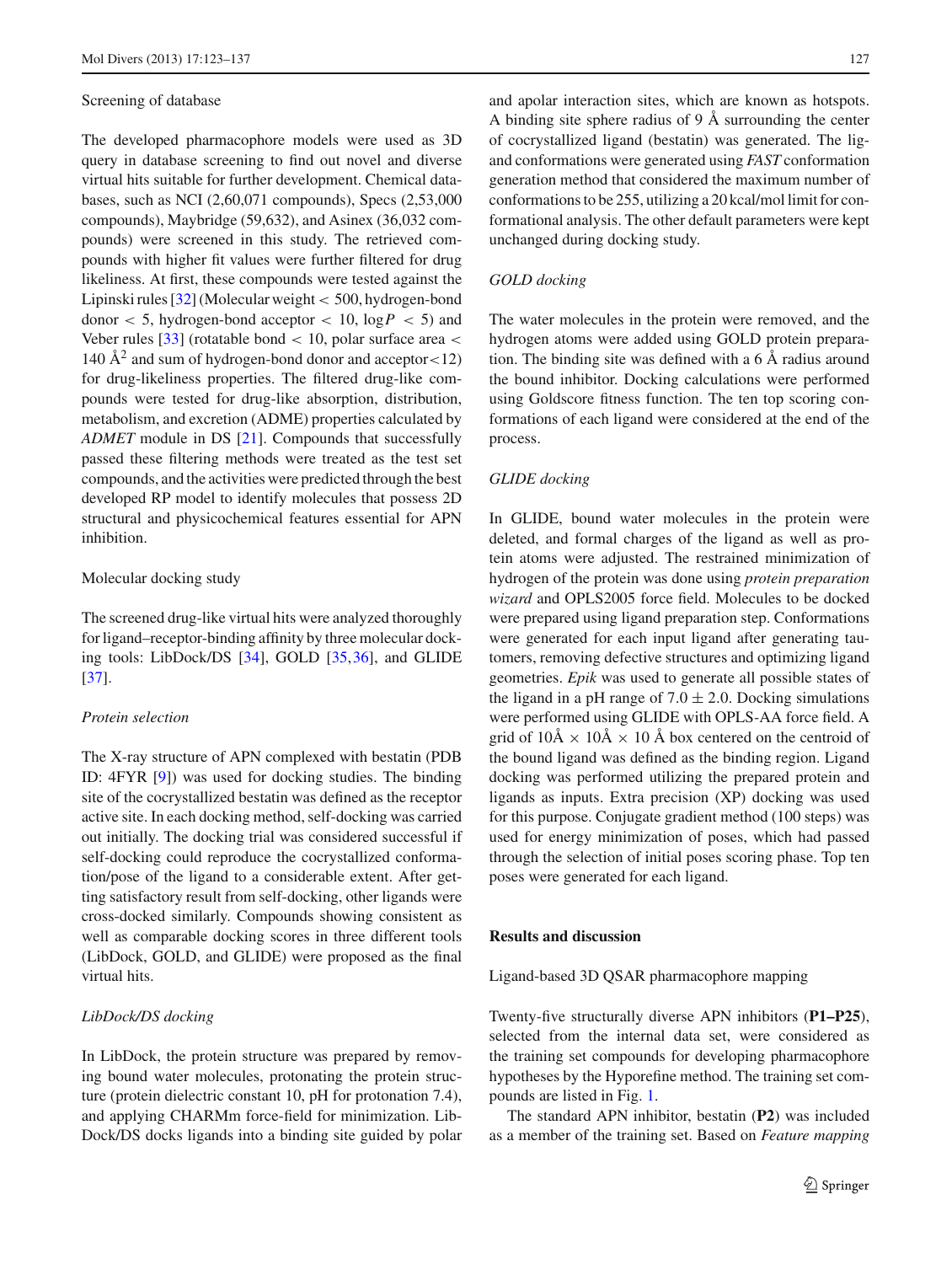

<span id="page-5-0"></span>**Fig. 1** Structures of training set molecules (**P1–P25**) used for 3D QSAR pharmacophore generation

of DS, hydrogen-bond acceptor (A), hydrogen-bond donor (D), ring aromatic (RA), hydrophobic (Y), and positive ionizable (P) features were included in pharmacophore hypothesis generation. Hyporefine generated ten pharmacophore hypotheses with fixed and null cost values of 74.43 and 275.83, respectively. Among ten hypotheses, the first hypothesis (*Model 1*) was selected as the best pharmacophore on the basis of the cost values, correlation coefficient and RMSD value. Model 1 showed the lowest total cost (91.24) with a cost difference (null cost–total cost) of 184.58, indicating that the model and data are correlated by more than 90%. The correlation value of this hypothesis was 0.961, which suggests the model is capable of predicting the activity of the training set compounds. In addition, lower RMSD value (1.15) of the hypothesis further supports the predictive ability of the model. The configuration cost of the model was found as 13.89, which was much lower than the cutoff value of 17. The Model 1 consisted of one each A, D, P, and RA feature along with five exclusion volumes  $(E)$  (Fig. [2\)](#page-6-0). The representative result of Model 1 is shown in supporting information (Table S3).

Apart from the cost analyses, the merit of hypothesis was justified by its ability to predict the activity of individual compounds within the set. For this purpose, the training set compounds were approximately classified into three different categories: active  $(IC_{50} < 15 \mu M, ++$ ),

less active (15  $\mu$ M  $\leq$  IC<sub>50</sub>  $\lt$  100 $\mu$ M, ++) and low active/inactive (IC<sub>50</sub> > 100  $\mu$ M, +). All the compounds in the training set were accurately predicted with low error values between the experimental and estimated  $IC_{50}$ .

#### *Test set prediction*

The test set contained 150 compounds (supporting information, Table S1) with diverse structures and a wide range of biological activity. It was used to evaluate the best ligandbased hypothesis, i.e. Model 1. The relation between the experimental and the estimated activity values of the test set compounds showed a correlation coefficient (*R*) of 0.81 and the  $R_{\text{Pred}}^2$  value of 0.65. The correlation plots of both training and test set compounds are depicted in supporting information (Fig. S1). The observed and estimated activities of test set compounds are provided in supporting information (Table S4).

# *Fischer randomization test*

The Fischer randomization test at 95% confidence (supporting information, Table S5) showed that 4 out of 19 randomized runs could produce correlation (< 0.86) less than the original hypothesis. Moreover, the total costs of the randomized runs were much higher than the original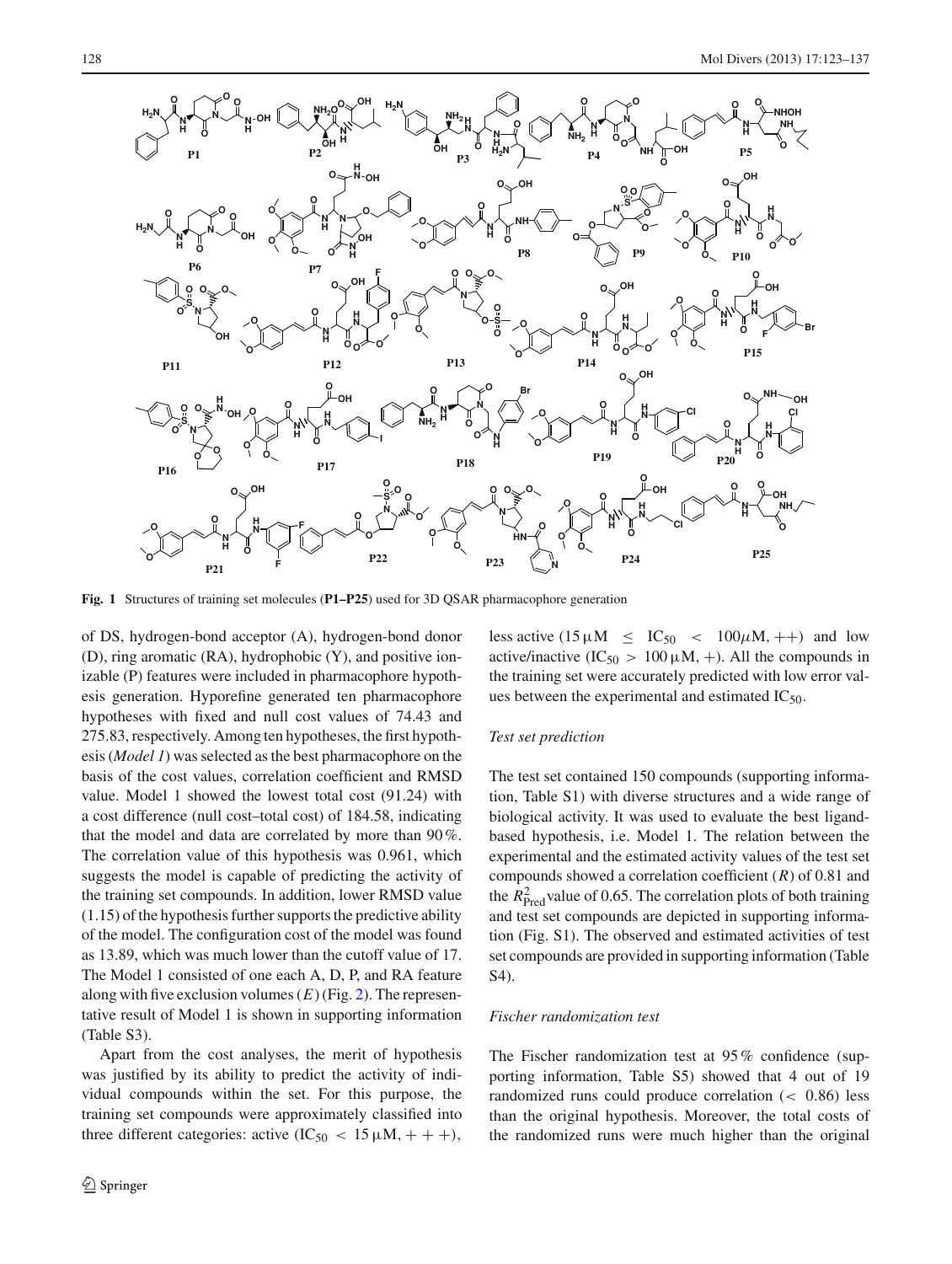<span id="page-6-0"></span>**Fig. 2 a** 3D-spatial arrangement and inter-feature distance constraints between the chemical features (Model 1). **b** Mapping of the most active compound (**P1**) in the training set on Model 1. **c** Mapping of the least active compound (**P25**) in the training set on Model 1



hypothesis. It justified that the Model 1 was not generated by chance.

Figure [2a](#page-6-0) represents the arrangement of the pharmacophoric features along with their inter-feature distance constraints. Figure [2b](#page-6-0), c shows the mapping of the most (**P1**) and the least active (**P25**) compounds of the training set on Model 1, respectively. The hydroxyl group in the hydroxamic acid of **P1** mapped upon the A feature, while the secondary amino (protonated) and the phenyl group of **P1** mapped over P and RA features, respectively. The phenyl and carbonyl groups of the compound **P25** mapped upon the RA and A features, respectively. The fit values of **P1** and **P25** were 5.61 and 1.95, respectively. It is observed that most of the highly active compounds in the training set contained positive ionizable primary amine group. Although some active (e.g. **P5**, of fit value 4.47) and moderately active (e.g., **P8**, fit value 4.29) compounds lacked this feature, showed considerable APN inhibitory activity. These compounds contained amide group that mapped over the donor feature. Therefore, it may be assumed that some polar groups, in addition to positively charged groups, also determine higher binding potential of these ligands.

In the X-ray crystal structure of hAPN complexed with bestatin [\[9](#page-13-3)], it was found that apart from catalytic amino acid residues, some bound water molecules (w1176, w1118, w1315, w1382, w1919, and w1445, the atom numbers were assigned from the PDB structure) play significant roles in the receptor binding by forming bridged hydrogen-bonding interactions (both intra and inter) with the ligand. The Phe $\beta$ N( $\alpha$ OH) fragment of bestatin is pushed deeply into the S1 pocket of the enzyme, where amino group, carbonyl oxygen atom and α-hydroxyl groups formed water-mediated hydrogen bonds with hAPN. The schematic representation of ligand–receptor interactions [\[9](#page-13-3)] is shown in Fig. [3a](#page-7-0). The mapped conformation of bestatin (**P2**) in Model 1 is shown in Fig. [3b](#page-7-0). It was found that bestatin could map three out of four features in Model 1. The RA feature of phenyl ring could be compared to the  $\pi - \pi$  interaction with Phe472, whereas P feature of secondary amine (protonated) could be compared with interactions with water molecules, w1176, w1445, and w1382. The hydrogen-bond acceptor feature of the carboxylic group could be compared with interactions with Tyr477 and Glu389. However, other interactions with carbonyl groups and hydroxyl group could not be interpreted from the current model. Because of good predictive quality of Model 1, it could be inferred that mapped interactions are responsible for determination of the biological activity of the internal data set compounds.

Structure-based pharmacophore mapping I: ligand–receptor interaction

The receptor–ligand pharmacophore mapping generated hypotheses based on the receptor–ligand interaction with 50 internal data set compounds, comprising 25 actives and 25 inactives. The result is shown in Table [1.](#page-7-1)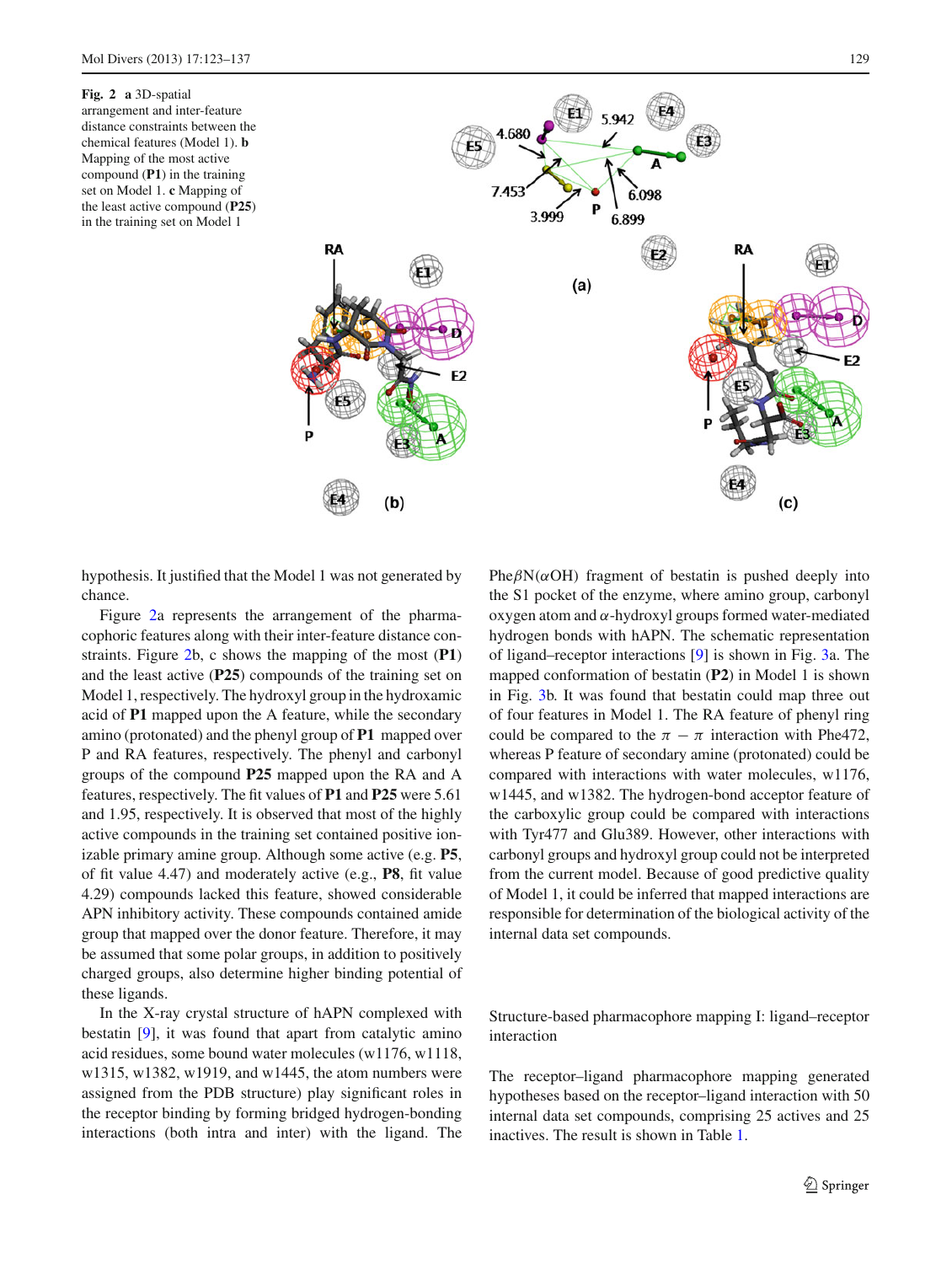

<span id="page-7-0"></span>**Fig. 3 a** Interaction of bestatin at the hAPN active site, hydrogen bonds and  $\pi - \pi$  interaction are shown in *dotted line*, water molecules are shown as *spheres*. **b** Mapping of bestatin (**P2**) on Model 1. **c** Mapping of bestatin on Model 2 (water molecules are shown in ball and stick form) and 3D-spatial arrangement and inter-feature distance constraints

between the chemical features of Model 2 (in *box*). **d** Mapping of Model 3 with bestatin and catalytic water molecules (presented in *stick form*), 3D-spatial arrangement and inter-feature distance constraints between the chemical features of Model 3 (in *box*)

#### *Selection and validation of hypotheses*

It is evident from Table [1](#page-7-1) that the RLPharm9 showed the most acceptable result in terms of Se, Sp, Acc, and GH score. The mapped conformation of bestatin in this pharmacophore (Model 2) is shown in Fig. [3c](#page-7-0). The hypothesis contained two features (A and P), which are mapped over the functionalities as in Model 1. The third feature, D was mapped over the hydroxyl group that forms hydrogen-bond interaction with the water molecule w1382. Figure [3](#page-7-0) justified that a strong relation exists between ligand- and structure-based pharmacophore modeling. However, both of these models could not explain the hydrogen-bond interaction of the carbonyl group. Figure [3c](#page-7-0) (box) represents the spatial arrangement of features in Model 2 along with their inter-feature distance constraints.

# Structure-based pharmacophore mapping II: LUDI interaction

The *Interaction generation* protocol generated total 434 features (A, D, and H) at the active site (bestatin-binding site) of the enzyme (PDB ID: 4FYR [\[9](#page-13-3)]). These features were clustered and redundant interactions were removed. From

**Table 1** Representative result of structure-based pharmacophore modeling

<span id="page-7-1"></span>

| Pharm                | Features    | Selectivity | Act | Inact | TP | <b>TN</b> | <i>FP</i> | <b>FN</b>      | Sn   | Sp   | Acc  | <b>GH</b> |
|----------------------|-------------|-------------|-----|-------|----|-----------|-----------|----------------|------|------|------|-----------|
| RLPharm1             | <b>DHHP</b> | 1.1148      | 25  | 25    | 10 | 25        | $\theta$  | 15             | 0.40 | 1.00 | 0.70 | 0.16      |
| RLPharm2             | <b>AADH</b> | 0.69736     | 25  | 25    | 16 | 3         | 22        | 9              | 0.64 | 0.12 | 0.38 | 0.41      |
| RLPharm3             | <b>AADH</b> | 0.69736     | 25  | 25    | 16 | 3         | 22        | 9              | 0.64 | 0.12 | 0.38 | 0.41      |
| RLPharm4             | <b>AHHP</b> | 0.47716     | 25  | 25    | 8  | 25        | $\Omega$  | 17             | 0.32 | 1.00 | 0.66 | 0.10      |
| RLPharm <sub>5</sub> | AAHP        | 0.47716     | 25  | 25    | 14 | 25        | $\theta$  | 11             | 0.56 | 1.00 | 0.78 | 0.31      |
| RLPharm6             | <b>AHHP</b> | 0.47716     | 25  | 25    | 9  | 25        | $\Omega$  | 16             | 0.36 | 1.00 | 0.68 | 0.13      |
| RLPharm7             | <b>DHH</b>  | 0.33951     | 25  | 25    | 11 | 4         | 21        | 14             | 0.44 | 0.16 | 0.68 | 0.19      |
| RLPharm <sub>8</sub> | <b>DHP</b>  | 0.33951     | 25  | 25    | 13 | 25        | $\Omega$  | 12             | 0.52 | 1.00 | 0.76 | 0.27      |
| RLPharm9             | ADP         | 0.33951     | 25  | 25    | 23 | 25        | $\theta$  | $\overline{2}$ | 0.92 | 1.00 | 0.96 | 0.85      |
| RLPharm10            | <b>DHP</b>  | 0.33951     | 25  | 25    | 14 | 25        | $\theta$  | 11             | 0.56 | 1.00 | 0.78 | 0.31      |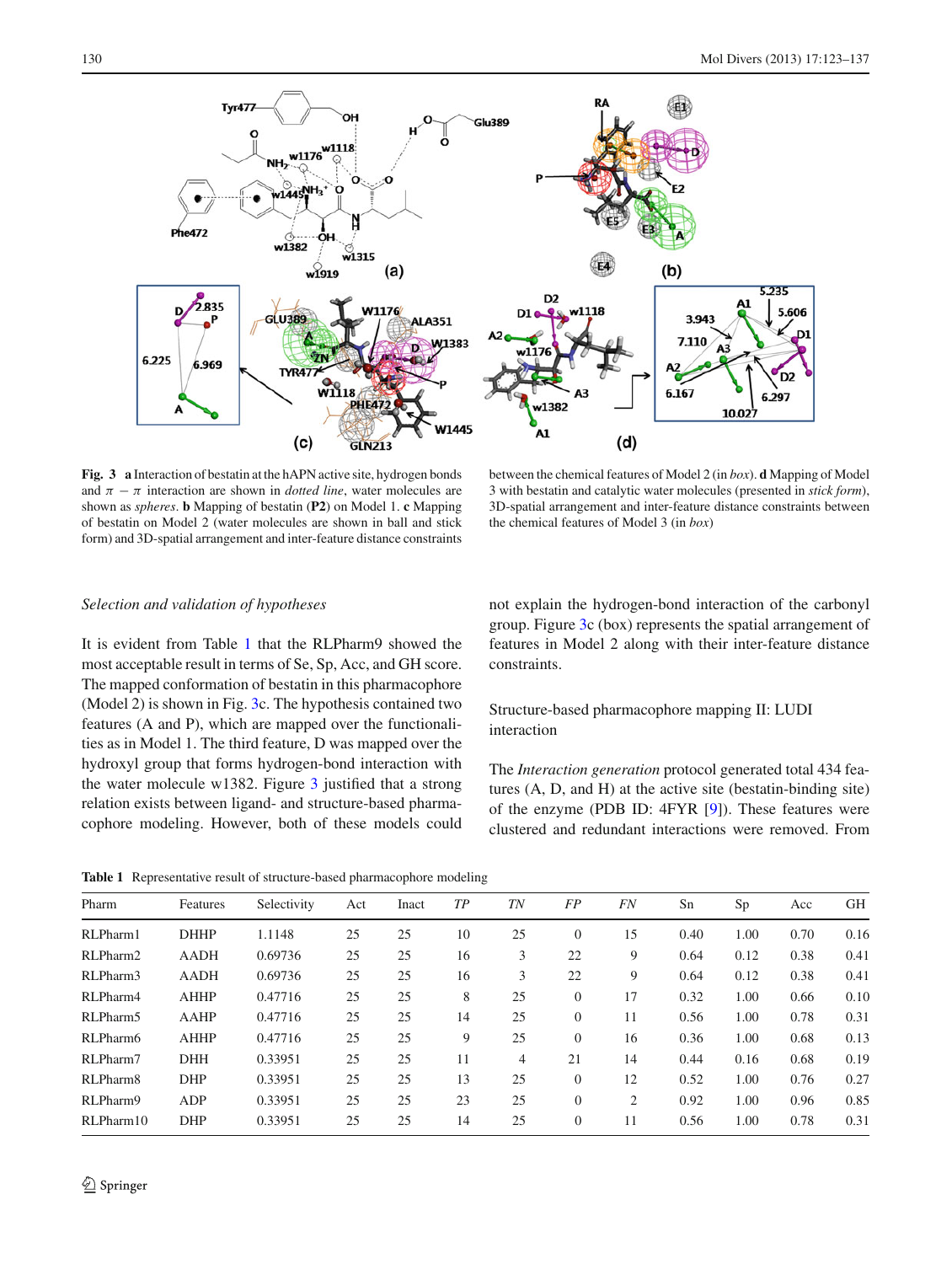<span id="page-8-0"></span>



the remaining features, some were selected on the basis of ligand–receptor interactions reported in the literature [\[9](#page-13-3)]. The final hypothesis (Model 3) comprising five features [three hydrogen-bond acceptors (A1–A3) and two hydrogen-bond donors (D1–D2)] were chosen on the basis of predictability on the internal test set compounds. Figure [3d](#page-7-0) shows the features mapped with the ligand and catalytic site of receptor molecules. A3 and D2 are directed towards hydroxyl and carbonyl groups of the ligand, respectively. The other features (A1, A2, and D1) correspond to the water molecules (w1382, w1176, and w1118) play important roles in ligand– receptor interaction. A2 was selected as 'required feature', as it showed the most consistent result for the test set validation. Noticeably, A2 is mapped over w1382 that interacts with the positive ionizable amino group (Fig. [3a](#page-7-0)), which was found to be the most important feature from SAR study, and it appeared in both Models 1 and 2. *Validation of model*

The same internal test set was used as in Model 2. After screening, 25 compounds out of 50 were retrieved and 22 of these were found to be active. Based on this study, enrichment factors and GH value were calculated [details are provided in supporting information (Table S6)]. The GH value of 0.77 justifies that the developed LUDI-based pharmacophore (Model 3) was considerably selective for active compounds.

# QSAR modeling

## *Generation of training and test sets*

*Generate training and test data* protocol of DS created the training and the test sets with 144 and 31 compounds,

respectively. The applicability domains of the sets were analyzed by PCA. In the PCA score plot (Fig. S2 of supporting information), it was found that each test compound remains comparatively close to at least one of the training compound.

## *Recursive partitioning (RP) QSAR modeling*

The RP on 144 training set compounds generated three classification trees (Tree 1, 2, and 3). Tree 1 was selected as the best model (Model 4) on the basis of receiver operating characteristic (ROC) score (0.926) and cross-validated ROC curve (0.807). Moreover, when the model was validated with 31 test set compounds, the ROC score was 0.790. The details statistical analysis of Model 4 is provided in supporting information (Table S7). The schematic representation of the RP-tree 1 model is shown in Fig. [4.](#page-8-0)

Figure [4](#page-8-0) depicts the development of Model 4 with six selected descriptors along with their cut-off values that were used for developing and validating the model. It demonstrates that nPA, MFPSA, Kappa\_3\_AM, AlogP, PHI, and HBA\_count played important roles in distinguishing actives from inactives. The functionality of these descriptors are listed in Table S8 (supporting information). In Fig. [4,](#page-8-0) the *p* values are for winning class and reflect sample weight. 1 means active and 0 stands for inactive. In this model, the training set contains 87 actives and 57 inactive compounds. Each active sample is assigned a weight of 94 and each inactive sample is assigned a weight of 87, e.g. in node 1, 46 active and 4 inactive compounds are observed. Therefore, *p*(1) can be calculated by the expression:  $57 \times 46/(87 \times 4 + 57 \times 46)$ .

In the RP model, NPA (total number of atoms in a molecule with a positive charge) was found to be the main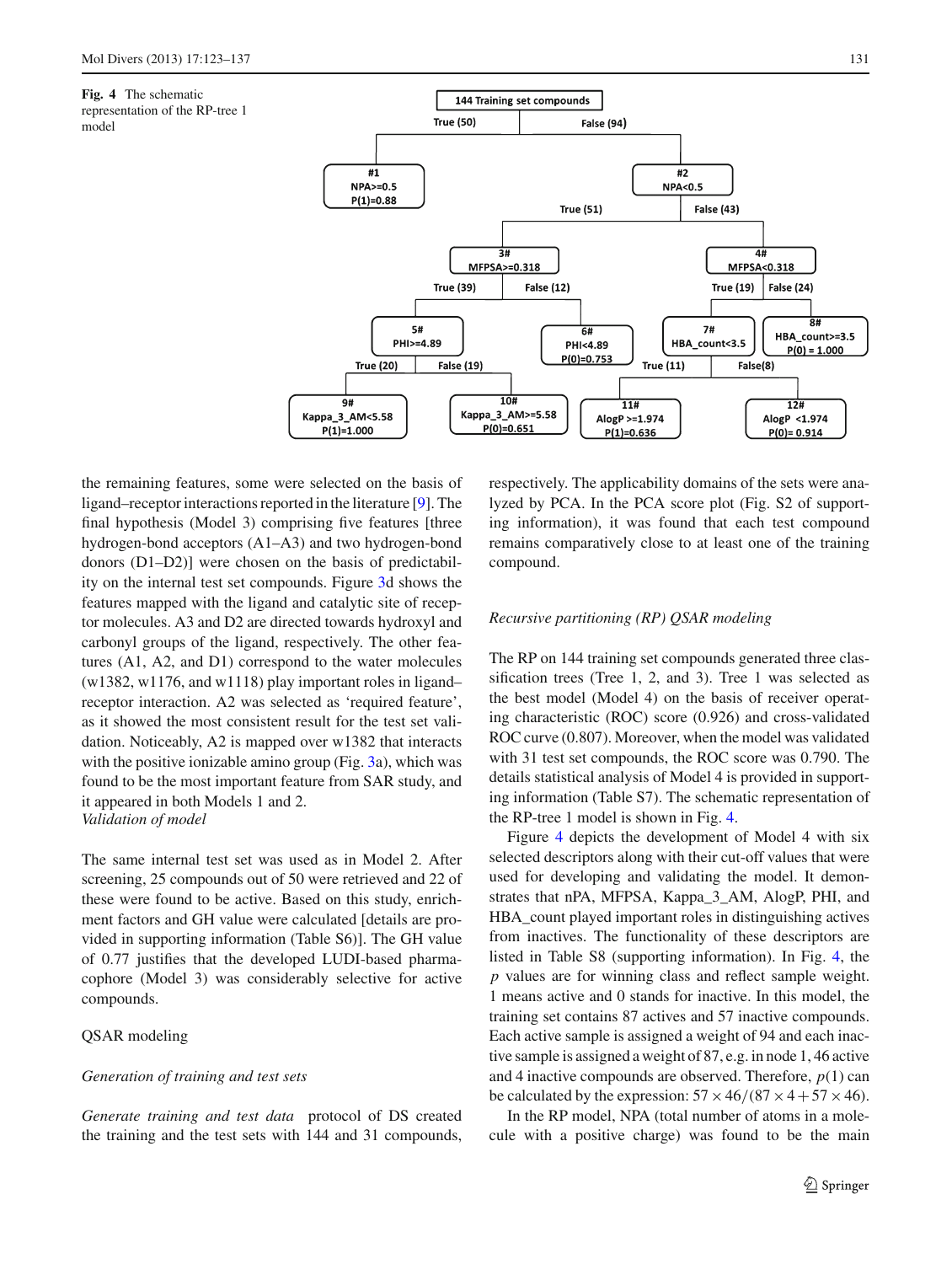classifier, which may be correlated with the fact that the positive ionizable features, like primary amines play important role in the ligand–receptor interaction. The physicochemical descriptor MFPSA is the ratio of the polar surface area to that the total surface area. It is evident from Fig. [3a](#page-7-0) that the catalytic site of APN contains amino acids having polar side chains (e.g., glutamic acid, tyrosine, etc.) as well as polar water molecules that participate in the receptor– ligand interactions. Although the model highlights the importance of ionizable groups, these are not the sole determinant for the higher activity of these molecules. Hydrogen-bond acceptor and donor groups also play vital roles in the ligand– receptor interactions. Therefore, the significance of MFPSA as a second major classifier of the model (for the compounds that lacked nPA) reconfirms that the polarity of the molecule has considerable importance for APN inhibition. The number of hydrogen-bond acceptor was also found to be important, and the significance of it was found in the pharmacophore mapping approach. In addition, Alog*P* (logarithm of octanol–water partition coefficient determined by the Ghose and Crippen's method [\[38](#page-13-24)]) was found to be important for APN inhibition of compounds that had lower cutoff values of both nPA and MFPSA. The function of hydrophobic descriptor may be easily understood as the binding site of hAPN comprises of hydrophobic pockets and hydrophobic interactions with residues like Phe472 and Ser469 were reported for bestatin. In addition, two topological kappa-shaped index descriptors, PHI and Kappa\_3\_AM were appeared in the model. The Kappa\_3\_AM is alpha-modified shape index of order three and PHI is the molecular flexibility index. These topological descriptors appeared in the model for compounds having higher values of MFPSA. Therefore, it may be interpreted that flexibility of the molecule is an important criterion for higher activity.

## *Bayesian modeling*

Eight interpretable descriptors (AlogP, MW, nHBA, nHBD, nR, nArR, and MFPSA) and one fingerprint feature FCFP 6 (molecular function class fingerprints of maximum diameter 6) were used in developing the Bayesian model with the same training and test sets used in RP modeling. The model was validated using LOO cross-validation and ROC was generated. The ROC curve for the training set is provided in supporting information (Fig. S3). The model developed with a LOO cross-validation statistics of 0.918, and enrichments data (Table S9, supporting information) was obtained. The 'best split' value was calculated by picking the split that reduced the sum of the percent misclassified for inhibitors and noninhibitors using the cross-validation score for each compound. The 'best split' value obtained in the current model (Model 5) was 0.577, which demarcated highly active compounds from nonpotent inhibitors. Based on this value, a contingency table was obtained, which calculated true positive (TP), true negative (TN), false positive (FP), and false negative (FN). The LOO cross-validated result of training set is provided in supporting information (Fig. S3).

After leaving 20% out 100 times, the ROC (0.907), concordance (0.903), specificity (0.895), and sensitivity (0.908) were observed in the Model 5. The five-fold cross-validation result is given in the supporting information (Table S10). Based on Bayesian score, top 20 favorable and unfavorable molecular fingerprints for APN inhibitory activity were identified by FCFP\_6. All identified good and bad fingerprints are shown in the supporting information (Table S11), and five each selected favorable and unfavorable fingerprints are listed in Fig. [5.](#page-10-0)

The retrieved fingerprints of the Bayesian modeling confirmed that features containing more number of polar groups are favorable. From both pharmacophore mapping and RP modeling, it was inferred that polar groups and positive ionizable features play essential role in the enzyme inhibition. The Bayesian modeling reconfirmed that polar moieties, like amide, carboxylic acid, and phosphinyl groups are favorable. The functionality of aromatic moieties may be intriguing because these appeared in both favorable and unfavorable fingerprints. However, unfavorable aromatic rings were either attached to polar residues or have exocyclic conjugation. Both of the functionalities may be related to aromaticity of these rings. It was interesting to find that acyclic rings appeared as the most unfavorable fingerprints due to lack of features (positive charge, polarity, and ring aromaticity) required for higher activity.

Thirty-one test set compounds were used to validate Model 5 and produced ROC score of 0.941, which indicated high predictive quality of the selected Bayesian model. The results showed concordance of 0.871, specificity of 0.882 and sensitivity of 0.857. The results and ROC plot for test set validation are provided in supporting information (Fig. S3).

Multiple pharmacophore screening and its validation

Pharmacophore models (both ligand- and structure-based) are used for the screening of databases containing large number of diverse molecules to find compounds that could be proposed as potential virtual hits [\[39](#page-13-25)[–46](#page-14-0)]. An ideal pharmacophore query is able to capture active molecules selectively from the databases discarding inactive molecules. Therefore, prior to virtual screening the selectivity of the model should be properly assessed. The decoy set validation is the most popular and widely used approach to confirm overall specificity of a model [\[43](#page-14-1)[–46](#page-14-0)]. The decoy set is a set of compounds, where some known active compounds are combined with inactives or decoys, and the whole set is screened with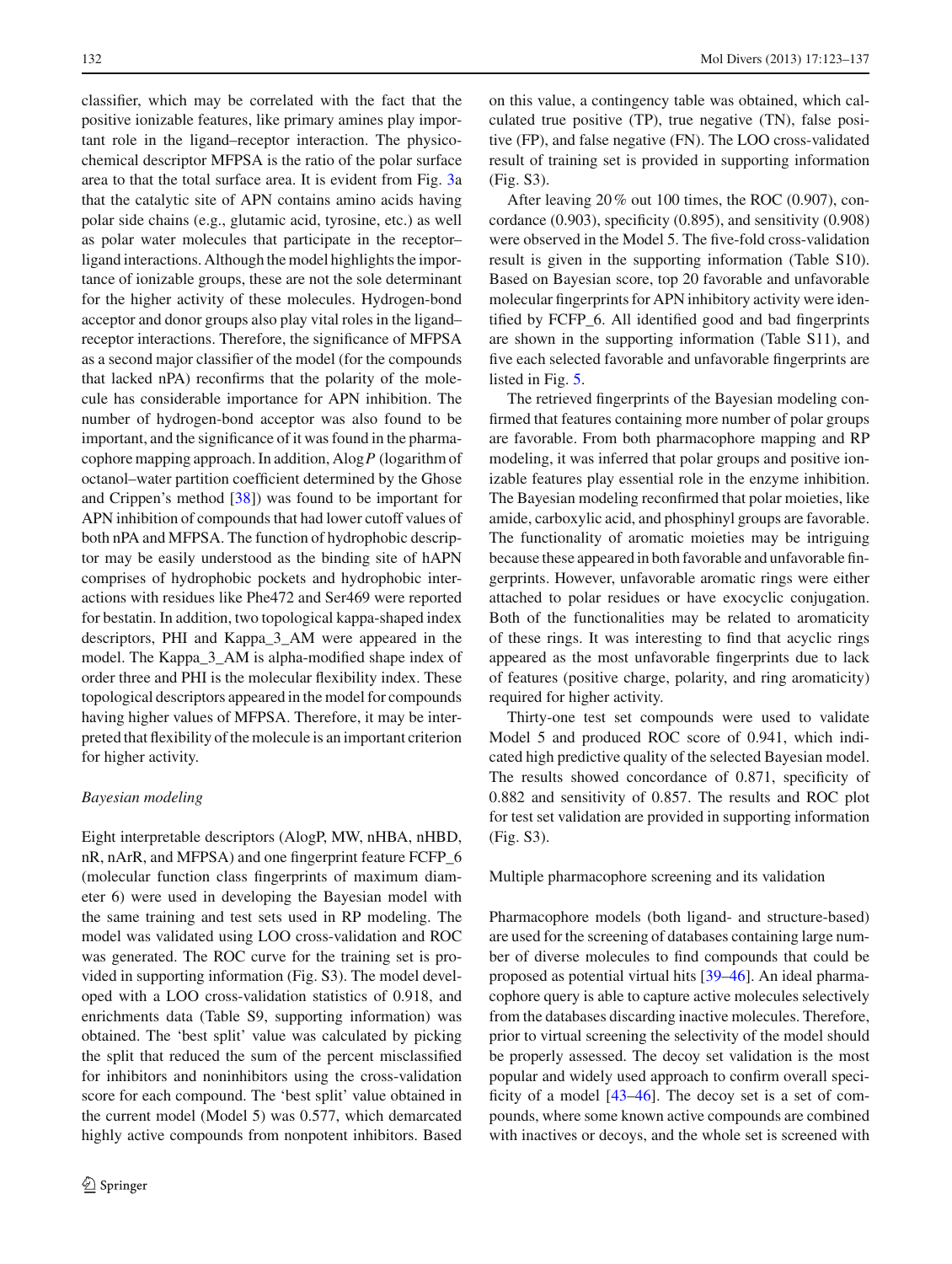

<span id="page-10-0"></span>**Fig. 5** Good (G) and bad (B) molecular fingerprints identified by FCFP\_6 descriptor

the selected pharmacophore query. The selection of inactive compounds for decoy set validation is very crucial for unbiased virtual screening. The selectivity of the pharmacophore model may be represented either by ROC curve [\[43,](#page-14-1)[45\]](#page-14-2) or by GH score [\[44](#page-14-3)[,46](#page-14-0)]. The largest public available database of decoys is directory of useful decoys (DUD), which provides decoys for limited number of targets [\[47\]](#page-14-4). In the absence of DUD for a particular target, the selection of inactives depends on the users. However, the latter approach may have two major limitations, (a) it often presumes the inactivity of the decoys despite lack of supporting evidence [\[48](#page-14-5)] and (b) the decoy selection method may lack transparency. Moreover, Verdonk et al. [\[49](#page-14-6)] earlier demonstrated that some 1D molecular properties may affect the results of docking-based virtual screening, and their proposal may be extrapolated to pharmacophore-based virtual screening as well [\[43](#page-14-1)]. According to Verdonk et al., it is not sufficient to use a *random library* (subsets of public databases) for performance assessments, but it is essential to build up a *focused library* that reflects the physicochemical properties of the active set. Verdonk principle may be utilized for the selection of decoys [\[49](#page-14-6)]. In the current approach an alternative procedure has been adopted which includes the following steps, (a) selection of an well identified and recognizable decoy set from a public database (i.e. BD), which is considerably less focused than internal dataset used for the pharmacophore model development, (b) validation of the decoy sets by multiple screening with three different pharmacophore models developed in the current study, and (c) determination of activity profile by RP model developed from the external data set. The justification of these steps (a, b and c) is discussed in the supporting information (Text S3).



<span id="page-10-1"></span>**Fig. 6** Multiple screening using external data set (*MOF* maximum omitted feature, *MinF* minimum number of feature)

To substantiate the idea of multiple screening, the external data set was screened with three different pharmacophore queries (Models 1, 2, and 3) as shown in Fig. [6.](#page-10-1)

The ligand-based pharmacophore model (Model 1) was selected for initial screening as it is able to quantify the estimated activity of the screened ligands. The structurebased models were utilized to refine these ligands filtered through Model 1. A cutoff fit value of 5.5 was set for Model 1, because top most active compounds (including bestatin) in the internal data set showed 'fit value' more than 5.50 in mapping on Model 1 (Table [1\)](#page-7-1). In the first screening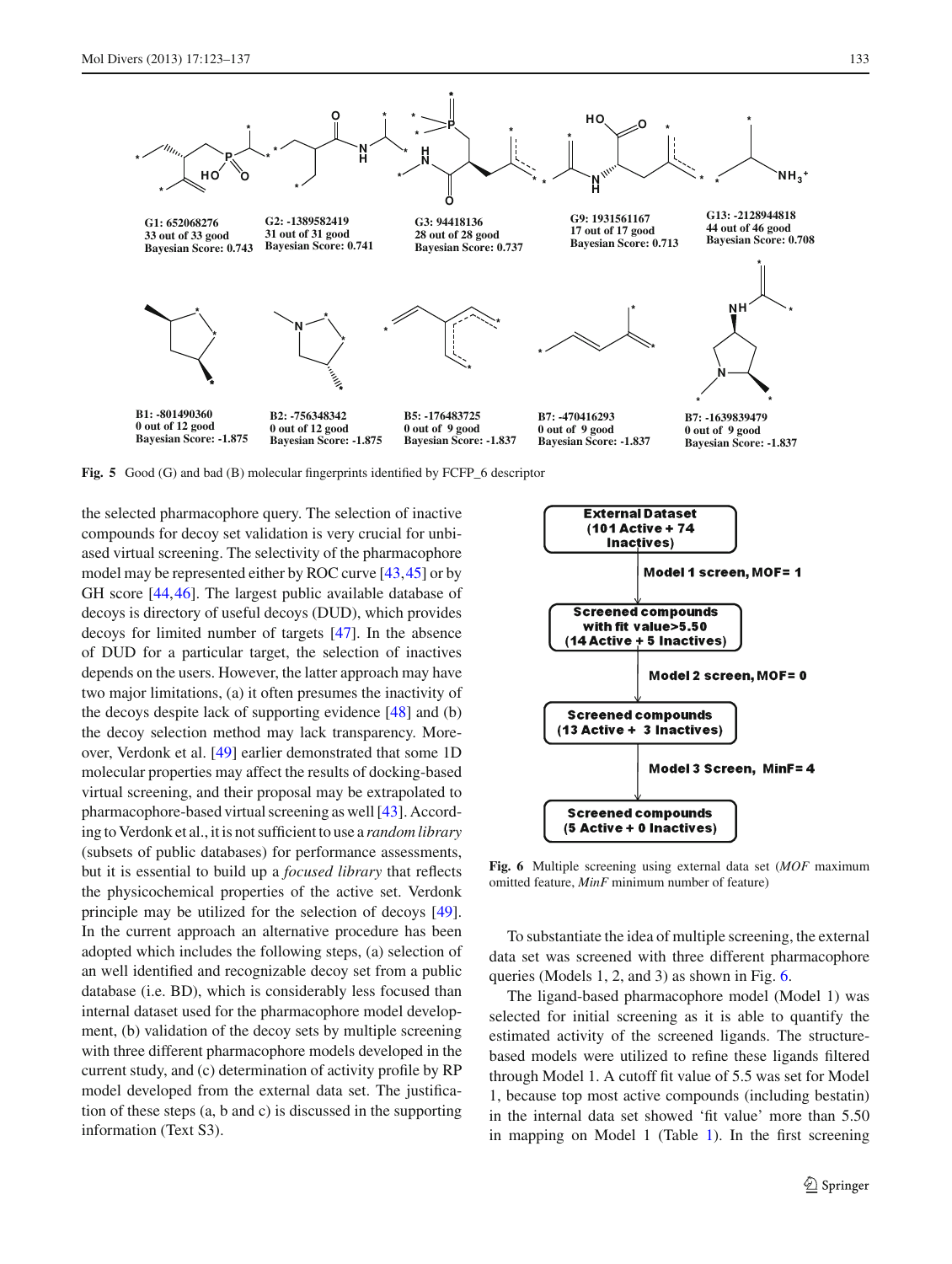

<span id="page-11-0"></span>**Fig. 7** Database screening and filtering protocol (*MOF* maximum omitted feature, *MinF* minimum number of feature)

(Model 1), 26.3% of the retrieved virtual hits were found to be seeded with known inactive compounds. The percentage of known inactives was gradually lowered in the subsequent screenings (18.75 and 0% of the retrieved virtual hits screened though model 2 and 3, respectively). Therefore, it may be concluded that the number of inactives may be gradually reduced by 'multiple pharmacophore screening', and this approach could be useful for screening of public databases.

#### Screening of databases

Four databases—NCI, Specs, Maybridge, and Asinex were screened to find out potential virtual hits for APN inhibitory activity. These compounds were screened with three pharmacophore models (Models 1–3) as shown in Fig. [7.](#page-11-0)

The Model 1 filtered 2,111 compounds with fit values more than 5.50. These compounds were further screened subsequently with Models 2 and 3. The remaining compounds (170 compounds) were subjected to Lipinski and Veber rules for drug likeliness and ADME properties, employing human intestinal absorption, aqueous solubility, and blood–brain barrier penetration. 60 out of 170 compounds were found to violate any one of the Lipinski and/or Veber rules for drug likeliness and ADME properties and thus rejected. The remaining 110 compounds were subjected to the RP prediction. The necessity of applying RP prediction may be substantiated by the work of Verdonk et al. [\[49\]](#page-14-6), as they pointed out the influence of 1D descriptors in virtual screening. As the RP model was created with the help of descriptors that highlight the overall structural requirements for APN inhibition, application of this model in virtual screening may further help in reducing the number of inactive virtual hits in the

database.

The RP model (Model 4, Fig. [5\)](#page-10-0) predicted 87 compounds as active which have physicochemical and structural features similar to the reported highly active APN inhibitors. Finally, 87 compounds were subjected to molecular docking studies to predict binding affinities and explore interactions.

Comparative molecular docking study

In each docking method, the bound inhibitor bestatin was self-docked at the catalytic site of the receptor (PDB ID: 4FYR) [\[9\]](#page-13-3) by three different docking tools: LibDock, GOLD, and GLIDE. The best conformer (supporting information, Fig. S4) of bestatin was observed in LibDock method with the lowest self-docking RMSD value of 0.38.

The 87 filtered drug-like compounds were docked by three docking tools, and the docking scores were compared with bestatin. It was found that only four compounds showed consistent docking results for all three molecular docking tools, and were proposed as the potential virtual hits for APN inhibition. The dockscores, predicted activities and ADME profiles of these four compounds are shown in Table [2.](#page-12-5)

The docking interactions (LibDock/DS) and pharmacophore (Model 1)- mapped conformations of these virtual hits are provided in supporting information (Figs. S5 and S6, respectively). Two of these virtual lead compounds (MFCD00830868, MFCD00830876) contain piperazine residues. The protonated nitrogen atoms of these residues were mapped over the positive ionizable feature, and also interacted with the catalytic amino acid residues. Flippo et al. [\[50](#page-14-7)] earlier investigated some quinoline antimalarial agents, which strongly inhibited mammalian APN enzyme (lowest  $IC_{50} = 0.028 \mu M$ ). These compounds also contained piperazine moiety as the only positive ionizable group. Chelerythrin, a natural product containing quaternary nitrogen, also showed 82% inhibition of APN [\[3](#page-12-2)]. Ligand–receptor interactions of these compounds were not reported earlier. Apart from the positive ionizable features, the proposed virtual hits also contained polar groups and aromatic rings, which were found to be important in APN inhibitory activity. All virtual hits were found to form  $\pi - \pi$  interaction with the catalytic amino acid residues. The pharmacophore mapped conformations were comparable with the docked conformations (supporting information, Figs. S5 and S6).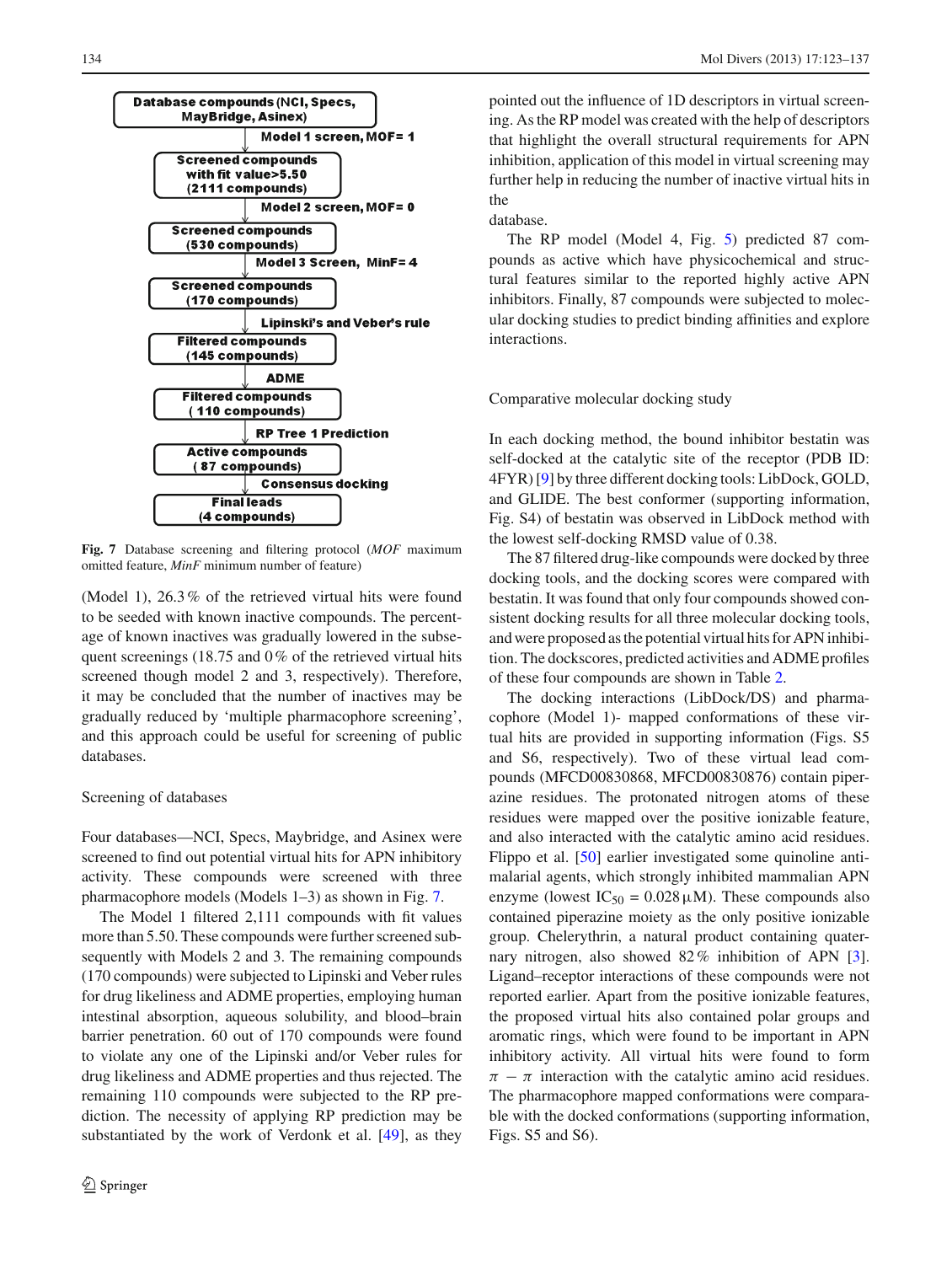<span id="page-12-5"></span>

| Ligand          | Libdock score | Glide XP | Gold score | Model 1   |                   | Solubilty | <b>BBB</b> | AlogP  | <b>PSA</b> |
|-----------------|---------------|----------|------------|-----------|-------------------|-----------|------------|--------|------------|
|                 |               |          |            | Fit value | $IC_{50-}(\mu M)$ | (ADME)    | (ADME)     | (ADME) | (ADME)     |
| <b>Bestatin</b> | 138.15        | $-8.80$  | 82.69      | 5.59      |                   |           |            |        |            |
| MFCD00830868    | 153.99        | $-8.45$  | 78.17      | 5.54      | 2.31              | $-5.16$   | $-0.05$    | 4.42   | 76.71      |
| MFCD00830876    | 146.50        | $-6.94$  | 77.12      | 5.58      | 2.13              | $-3.56$   | $-0.46$    | 3.09   | 76.71      |
| MFCD02680015    | 137.92        | $-6.24$  | 78.72      | 5.60      | 2.03              | $-3.70$   | $-0.67$    | 2.57   | 85.73      |
| MFCD02681563    | 134.18        | $-7.94$  | 72.23      | 5.62      | 1.92              | $-3.43$   | $-0.76$    | 2.85   | 96.54      |

**Table 2** Docking scores, ADME property, and estimated activity of virtual hits

# **Conclusion**

The current chemometric approach was performed to achieve three objectives (1) to highlight structural and physicochemical factors important in APN enzyme inhibition (2) to focus on aspects of 'multiple pharmacophore screening' approach in pharmacophore-based virtual screening and (3) to propose new virtual hits for APN inhibition. Ligand- and structurebased pharmacophore mapping, RP and Bayesian modeling were carried out and all models were properly validated to achieve the first objective. Both ligand- and structurebased pharmacophore mapping suggested that four features: (a) positive ionizable, (b) acceptor, (c) donor, and (d) ring aromatic are essential for the receptor–ligand interactions. The 3D QSAR pharmacophore model may be utilized for prediction of bioactivity of the ligands. RP modeling was performed on a diverse set of molecules, and it showed positive ionizable (P) feature may be the most important determinant for APN inhibition, and increased polarity of the molecule has positive contribution for higher biological activity. Besides, hydrophobicity [related to ring aromatic (RA)] was also found to be involved in receptor–ligand interaction. RP modeling presented some cut-off values of important descriptors that demarcate the active inhibitors from that of inactives. These may be utilized for the design of new molecules. In addition, Bayesian model highlighted some favorable and unfavorable fingerprints, which may also be utilized for the novel lead design purpose. The results of pharmacophore mapping, RP and Bayesian modeling were comparable and consistent enough to indicate the success of each modeling approach. To explore the second objective, an external*random* data set was constructed from reported APN inhibitors available in a public database (BD). It was shown that multiple screening by the ligand- and structure-based models may decrease the number of false positives gradually even from a *random* decoy set, the use of which is not recommended [\[49](#page-14-6)] for screening approaches in order to avoid low enrichment. Moreover, it was also found that the ligand- and structure-based pharmacophore models are complementary [\[51](#page-14-8)] because sequential screening by ligand- and structurebased pharmacophore queries gradually reduced the number of inactive virtual hits. The multiple screening followed by the RP prediction further reduced the number of false positive hits. This composite approach of screening also decreased the number of true positives to a considerable extent (Fig. [7\)](#page-11-0). However, the main success of this approach lies in the fact that it is less complicated and maintains transparency in terms of the selection of decoys as well as the validation of the model. The last objective of the work was to search some potential virtual hits of APN inhibitors. Multiple pharmacophore screenings followed by RP prediction were carried out from some public databases. The retrieved virtual hits were tested for drug-likeness and pharmacokinetic properties. The filtered virtual hits were docked at the receptor active site, and four compounds showing consistent results in three different docking tools were ultimately proposed as the most potential virtual hits. All virtual hits were found to contain essential features like positive charge, polarity, and ring aromaticity, and may help to obtain useful APN inhibitors.

**Acknowledgments** Authors are thankful to the All India Council for Technical Education (AICTE) New Delhi and the Council of Scientific and Industrial Research (CSIR) New Delhi for providing financial support. One of the authors (AKH) is grateful to Council of Scientific and Industrial Research (CSIR), New Delhi for awarding a Senior Research Fellowship. We are also thankful to the authority of Jadavpur University for providing us the facility required for the work.

#### **References**

- <span id="page-12-0"></span>1. Zhang X, Fang H, Zhang J, Yuan Y, Xu W (2011) Recent advances in aminopeptidase N (APN/CD13) inhibitor research. Curr Med Chem 18:5011–5021. doi[:10.2174/092986711797535155](http://dx.doi.org/10.2174/092986711797535155)
- <span id="page-12-1"></span>2. Ito K, Nakashima Y, Onohara Y, Takeo M, Nakashima K, Matsubara F (2006) Crystal structure of aminopeptidase N (proteobacterial alanyl aminopeptidase) from *Escherichia coli* and conformational change of methionine 260 involved in substrate recognition. J Biol Chem 281:33664–33676. doi[:10.1074/jbc.](http://dx.doi.org/10.1074/jbc.M605203200) [M605203200](http://dx.doi.org/10.1074/jbc.M605203200)
- <span id="page-12-2"></span>3. Bauvois B, Dauzonne D (2006) Aminopeptidase-N/CD13 (EC 3.4.11.2) inhibitors: chemistry, biological evaluations, and therapeutic prospects. Med Res Rev 26:88–130. doi[:10.1002/med.](http://dx.doi.org/10.1002/med.20044) [20044](http://dx.doi.org/10.1002/med.20044)
- <span id="page-12-3"></span>4. Shimizu T, Tani K, Hase K, Ogawa H, Huang L, Shinomiya F, Sone S (2002) CD13/aminopeptidase N-induced lymphocyte involvement in inflamed joints of patients with rheumatoid arthritis. Arthritis Rheum 46:2330–2338. doi[:10.1002/art.10517](http://dx.doi.org/10.1002/art.10517)
- <span id="page-12-4"></span>5. Hafler DA, Hemler ME, Christenson L, Williams JM, Shapiro HM, Strom TB, Strominger JL, Weiner HL (1985) Investigation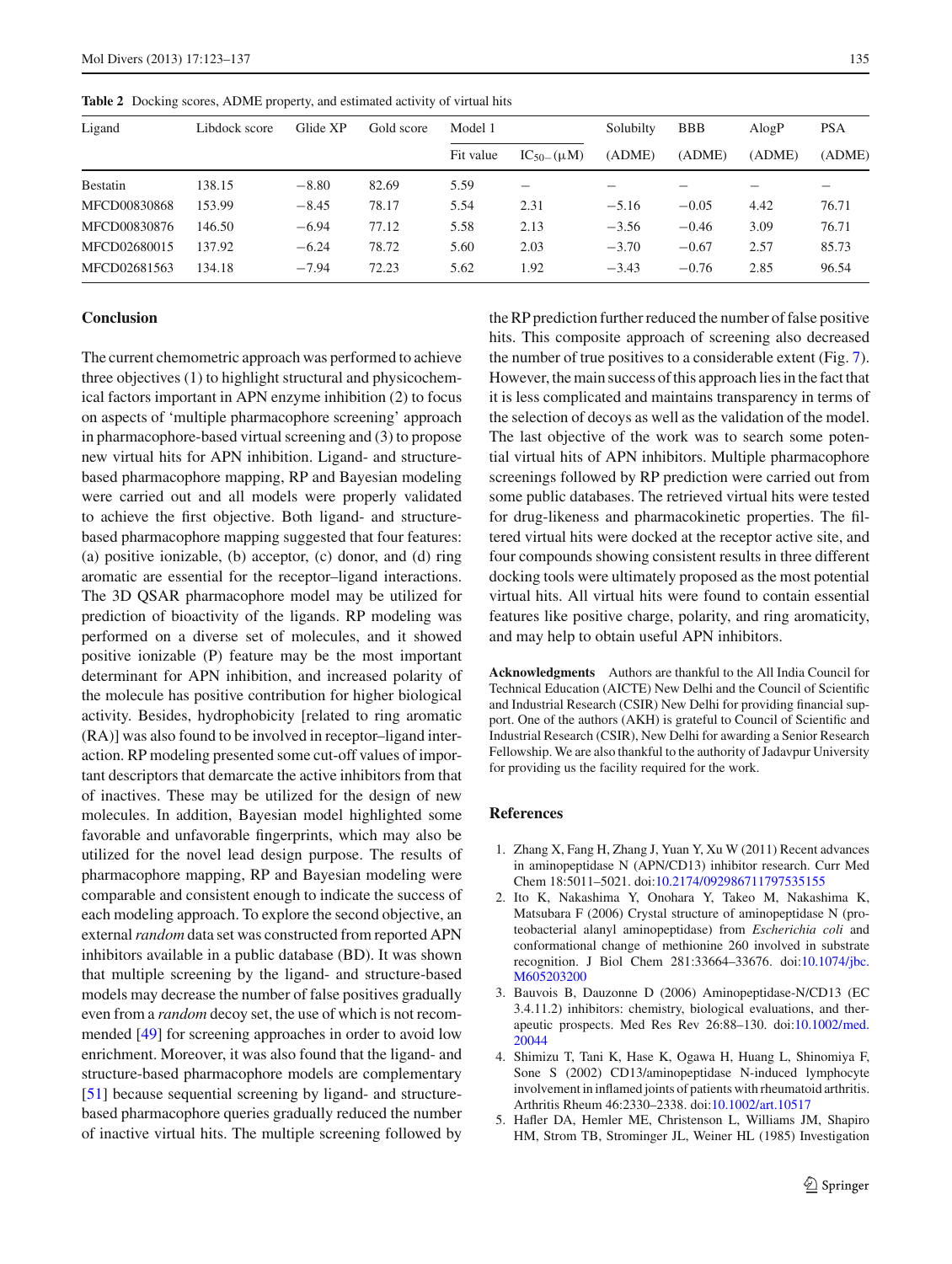of in vivo activated T cells in multiple sclerosis and inflammatory central nervous system diseases. Clin Immunol Immunopathol 37: 163–171. doi[:10.1016/0090-1229\(85\)90147-3](http://dx.doi.org/10.1016/0090-1229(85)90147-3)

- <span id="page-13-0"></span>6. Luan YP, Xu WF (2007) The structure and main functions of aminopeptidase N. Curr Med Chem 14:639–647. doi[:10.2174/](http://dx.doi.org/10.2174/092986707780059571) [092986707780059571](http://dx.doi.org/10.2174/092986707780059571)
- <span id="page-13-1"></span>7. Wickstrom M, Larsson R, Nygren P, Gullbo J (2011) Aminopeptidase N (CD13) as a target for cancer chemotherapy. Cancer Sci 102:501–508. doi[:10.1111/j.1349-7006.2010.01826.x](http://dx.doi.org/10.1111/j.1349-7006.2010.01826.x)
- <span id="page-13-2"></span>8. Umezawa H, Aoyagi T, Suda H, Hamada M, Takeushi T (1976) Bestatin an inhibitor of aminopeptidase B produced by actinomycetes. J Antibiotic 29:97–99. doi[:10.7164/antibiotics.29.97](http://dx.doi.org/10.7164/antibiotics.29.97)
- <span id="page-13-3"></span>9. Wong AHM, Zhou D, Rini JM (2012) The x-ray crystal structure of human aminopeptidase N reveals a novel dimer and the basis for peptide processing. J Biol Chem 287:36804–36813. doi[:10.1074/](http://dx.doi.org/10.1074/jbc.M112.398842) [jbc.M112.398842](http://dx.doi.org/10.1074/jbc.M112.398842)
- <span id="page-13-4"></span>10. Cheng X-C, Wang Q, Fang H, Tang W, Xu W-F (2008) Design synthesis and preliminary evaluation of novel pyrrolidine derivatives as matrix metalloproteinase inhibitors. Eur J Med Chem 43: 2130–2139. doi[:10.1016/j.ejmech.2007.12.020](http://dx.doi.org/10.1016/j.ejmech.2007.12.020)
- 11. Cheng X-C, Wang Q, Fang H, Tang H, Xu W-F (2008) Design synthesis and evaluation of novel sulfonyl pyrrolidine derivatives as matrix metalloproteinase inhibitors. Bioorg Med Chem 16: 5398–5404. doi[:10.1016/j.bmc.2008.04.027](http://dx.doi.org/10.1016/j.bmc.2008.04.027)
- 12. Li Q, Fang H, Wang X, Xu W (2010) Novel cyclic-imide peptidomimetics as aminopeptidase N inhibitors structure-based design chemistry and activity evaluation II. Eur J Med Chem 45:1618–1626. doi[:10.1016/j.ejmech.2009.12.071](http://dx.doi.org/10.1016/j.ejmech.2009.12.071)
- 13. Jia M, Yang K, Fang H, Xu Y, Sun S, Su L, Xu W (2011) Novel aminopeptidase N (APN/CD13) inhibitors derived from chloramphenicol amine. Bioorg Med Chem 19:5190–5198. doi[:10.1016/j.](http://dx.doi.org/10.1016/j.bmc.2011.07.008) [bmc.2011.07.008](http://dx.doi.org/10.1016/j.bmc.2011.07.008)
- 14. Zhang X, Fang H, Zhu H, Wang X, Zhang L, Li M, Li Q, Yuan Y, Xu W (2010) Novel aminopeptidase N (APN/CD13) inhibitors derived from 3-phenylalanylyl-*N*'-substituted-26-piperidinedione. Bioorg Med Chem 18:5981–5987. doi[:10.1016/j.bmc.2010.06.078](http://dx.doi.org/10.1016/j.bmc.2010.06.078)
- 15. Liu Y, Shang L, Fang H, Zhu H, Mu J, Wang Q, Wang X, Yuan Y, Xu W (2009) Design synthesis and preliminary studies of the activity of novel derivatives of*N*-cinnamoyl-l-aspartic acid as inhibitors of aminopeptidase N/CD13. Bioorg Med Chem 17:7398–7404. doi[:10.1016/j.bmc.2009.07.014](http://dx.doi.org/10.1016/j.bmc.2009.07.014)
- 16. Li X, Wang Y, Wu J, Li Y, Wang Q, Xu W (2009) Novel aminopeptidase N inhibitors derived from antineoplaston AS2-5 (part II). Bioorg Med Chem 17:3061–3071. doi[:10.1016/j.bmc.2009.03.017](http://dx.doi.org/10.1016/j.bmc.2009.03.017)
- 17. Li X, Wang J, Zhang L, Xu W (2011) Design, synthesis and preliminary activity evaluation of novel peptidomimetics as aminopeptidase N/CD13 inhibitors. Arch Pharm Chem Life Sci 344:494–504. doi[:10.1002/ardp.201100109](http://dx.doi.org/10.1002/ardp.201100109)
- 18. Li X, Wang J, Li J, Wu J, Li Y, Zhu H, Fan R, Xu W (2009) Novel aminopeptidase N inhibitors derived from antineoplaston AS2-5 (Part I). Bioorg Med Chem 17:3053–3060. doi[:10.1016/j.](http://dx.doi.org/10.1016/j.bmc.2009.02.063) [bmc.2009.02.063](http://dx.doi.org/10.1016/j.bmc.2009.02.063)
- <span id="page-13-5"></span>19. Cheng X-C, Wang Q, Fang H, Tang W, Xu W-F (2008) Synthesis of new sulfonyl derivatives as matrix metalloproteinase inhibitors. Bioorg Med Chem 16:7932–7938. doi[:10.1016/j.bmc.2008.07.073](http://dx.doi.org/10.1016/j.bmc.2008.07.073)
- <span id="page-13-6"></span>20. <http://www.bindingdb.org>
- <span id="page-13-7"></span>21. Accelrys Inc Discovery Studio 3.0 San Diego USA 2011
- <span id="page-13-8"></span>22. Debnath AK (2002) Pharmacophore mapping of a series of 24-diamino-5-deazapteridine inhibitors of *Mycobacterium avium* complex dihydrofolate reductase. J Med Chem 45:41–53. doi[:10.](http://dx.doi.org/10.1021/jm010360c) [1021/jm010360c](http://dx.doi.org/10.1021/jm010360c)
- <span id="page-13-9"></span>23. Thangapandian S, John S, Sakkiah S, Lee KW (2011) Discovery of potential integrin VLA-4 antagonists using pharmacophore modeling virtual screening and molecular docking studies. Chem Biol Drug Des 78:289–300. doi[:10.1111/j.1747-0285.2011.01127.x](http://dx.doi.org/10.1111/j.1747-0285.2011.01127.x)
- <span id="page-13-10"></span>24. Chen L, Lin Y-L, Peng G, Li F (2012) Structural basis for multifunctional roles of mammalian aminopeptidase N. PNAS 109: 17966–17971. doi[:10.1073/pnas.1210123109](http://dx.doi.org/10.1073/pnas.1210123109)
- <span id="page-13-11"></span>25. Osman FG, Douglas RH (2000) Metric for analyzing hit lists and pharmacophores. In: Guner OF (ed) Pharmacophore perception development and use in drug design, 1st edn. International University Line La Jolla, San Diego, CA, pp 193–210
- <span id="page-13-12"></span>26. Triballeau N, Acher F, Brabet I, Pin I-J, Bertrand H-O (2005) Virtual screening workflow development guided by the "receiver operating characteristic" curve approach application to high-throughput docking on metabotropic glutamate receptor subtype 4. J Med Chem 48:2534–2547. doi[:10.1021/jm049092j](http://dx.doi.org/10.1021/jm049092j)
- <span id="page-13-13"></span>27. Bohm HJ (1992) The Computer Program LUDI: a new method for the de novo design of enzyme inhibitors. J Comput-Aided Mol Des 6:61–78. doi[:10.1007/BF00124387](http://dx.doi.org/10.1007/BF00124387)
- <span id="page-13-14"></span>28. Prathipati P, Ma NL, Keller TH (2008) Global Bayesian models for the prioritization of antitubercular agents. J Chem Inf Model 48:2362–2370. doi[:10.1021/ci800143n](http://dx.doi.org/10.1021/ci800143n)
- <span id="page-13-15"></span>29. Lu J, Zheng M, Wang Y, Shen Q, Luo X, Jiang H, Chen K (2011) Fragment-based prediction of skin sensitization using recursive partitioning. J Comput Aided Mol Des 25:885–893. doi[:10.1007/](http://dx.doi.org/10.1007/s10822-011-9472-7) [s10822-011-9472-7](http://dx.doi.org/10.1007/s10822-011-9472-7)
- <span id="page-13-16"></span>30. Ojha PK, Roy K (2011) Comparative QSARs for antimalarial endochins: importance of descriptor-thinning and noise reduction prior to feature selection. Chem Int Lab Sys 109:146–161. doi[:10.](http://dx.doi.org/10.1016/j.chemolab.2011.08.007) [1016/j.chemolab.2011.08.007](http://dx.doi.org/10.1016/j.chemolab.2011.08.007)
- <span id="page-13-17"></span>31. Li S, Fedorowicz A, Singh H, Soderholm SC (2005) Application of the random forest method in studies of local lymph node assay based skin sensitization data. J Chem Inf Model 45:952–964. doi[:10.1021/ci050049u](http://dx.doi.org/10.1021/ci050049u)
- <span id="page-13-18"></span>32. Lipinski CA, Lombardo F, Dominy BW, Feeney PJ (1997) Experimental and computational approaches to estimate solubility and permeability in drug discovery and development settings. Adv Drug Deliver Rev 23:3–25. doi[:10.1016/S0169-409X\(96\)00423-1](http://dx.doi.org/10.1016/S0169-409X(96)00423-1)
- <span id="page-13-19"></span>33. Veber DF, Johnson SR, Cheng H-Y, Smith BR, Ward KW, Kopple KD (2002) Molecular properties that influence the oral bioavailability of drug candidates. J Med Chem 45:2615–2623. doi[:10.](http://dx.doi.org/10.1021/jm020017n) [1021/jm020017n](http://dx.doi.org/10.1021/jm020017n)
- <span id="page-13-20"></span>34. Rao SN, Head MS, Kulkarni A, Lalonde JM (2007) Validation studies of the site-directed docking program LibDock. J Chem Inf Model 47:2159–2171. doi[:10.1021/ci6004299](http://dx.doi.org/10.1021/ci6004299)
- <span id="page-13-21"></span>35. [http://www.ccdc.cam.ac.uk/products/life\\_sciences/gold](http://www.ccdc.cam.ac.uk/products/life_sciences/gold)
- <span id="page-13-22"></span>36. Jones G, Willet P, Glen RC (1995) Molecular recognition of receptor sites using a genetic algorithm with a descriptor of desolvation. J Mol Biol 245:43–53. doi[:10.1016/S0022-2836\(95\)80037-9](http://dx.doi.org/10.1016/S0022-2836(95)80037-9)
- <span id="page-13-23"></span>37. Glide ver 5.5 Schrodinger LLC, New York 2012
- <span id="page-13-24"></span>38. Ghose AK, Crippen G (1986) Atomic physicochemical parameters for three-dimensional structure-directed quantitative structure– activity relationships. I. Partition coefficient as a measure of hydrophobicity. J Comp Chem 7:565–577. doi[:10.1002/jcc.](http://dx.doi.org/10.1002/jcc.540070419) [540070419](http://dx.doi.org/10.1002/jcc.540070419)
- <span id="page-13-25"></span>39. Thangapandian S, John S, Sakkiah S, Lee KW (2011) Potential virtual lead identification in the discovery of renin inhibitors: application of ligand and structure-based pharmacophore modeling approaches. Eur J Med Chem 46:2469–2476. doi[:10.1016/j.](http://dx.doi.org/10.1016/j.ejmech.2011.03.035) [ejmech.2011.03.035](http://dx.doi.org/10.1016/j.ejmech.2011.03.035)
- 40. Saxena S, Chaudhaery SS, Varshney K, Saxena AK (2010) Pharmacophore based virtual screening and docking studies of HSP90 inhibitors. SAR QSAR Env Res 21:445–462. doi[:10.1080/](http://dx.doi.org/10.1080/1062936X.2010.501817) [1062936X.2010.501817](http://dx.doi.org/10.1080/1062936X.2010.501817)
- 41. Lu S-H, Wu JW, Liu H-L, Zhao J-H, Liu K-T, Chuang C-K, Lin H-Y, Tsai W-B, Ho Y (2011) The discovery of potential acetylcholinesterase inhibitors: a combination of pharmacophore modeling virtual screening and docking studies. J Biomed Sci 18:8–13. doi[:10.1186/1423-0127-18-8](http://dx.doi.org/10.1186/1423-0127-18-8)